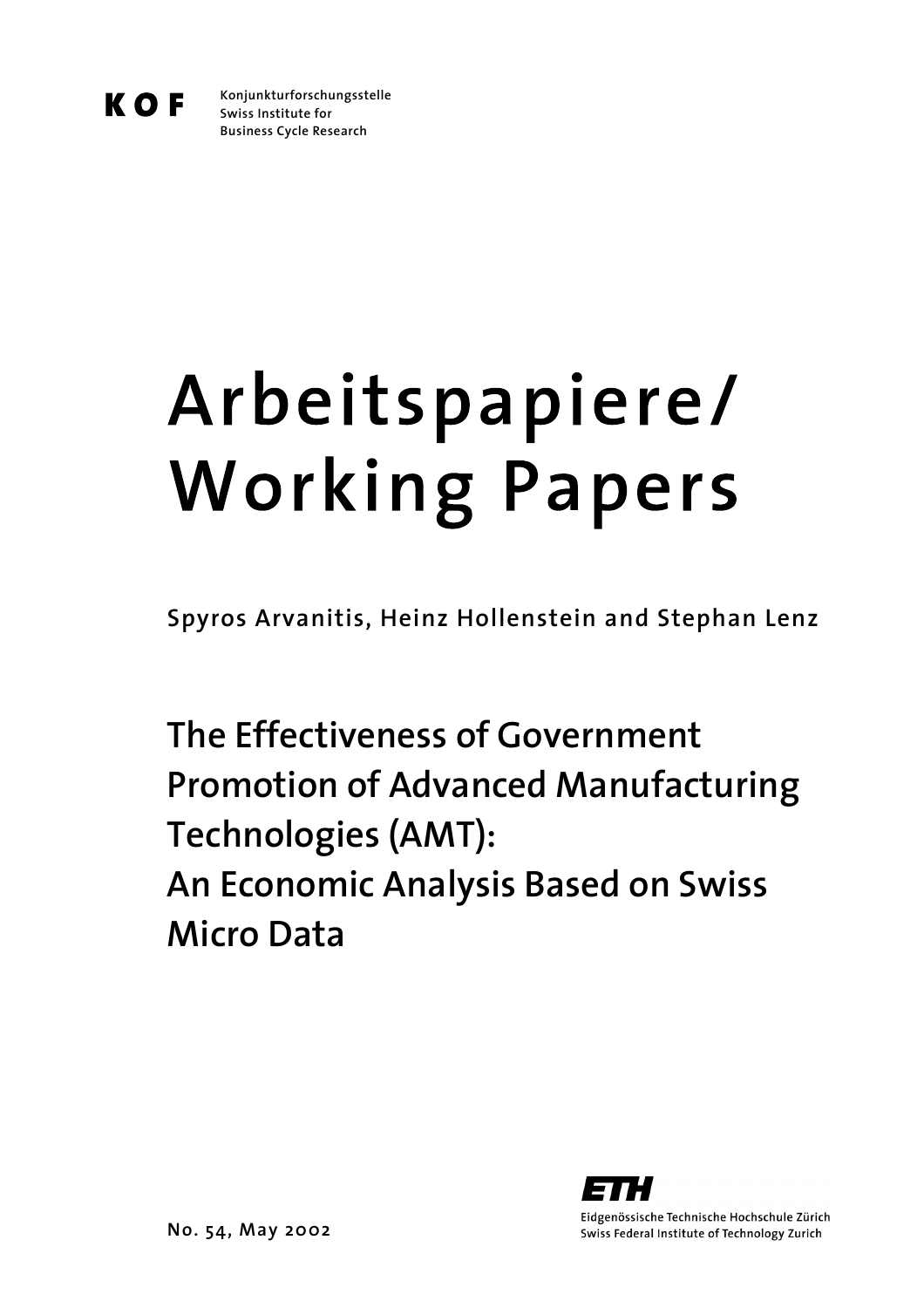# **The Effectiveness of Government Promotion of Advanced Manufacturing Technologies (AMT): An Economic Analysis Based on Swiss Micro Data**

*Short Title:* The Effectiveness of Government Promotion of Advanced Manufacturing Technologies

Spyros Arvanitis, Heinz Hollenstein and Stephan Lenz

Swiss Federal Institute of Technology Zurich Weinbergstrasse 35 ETH Zentrum CH-8092 Zurich

Zurich, May 2002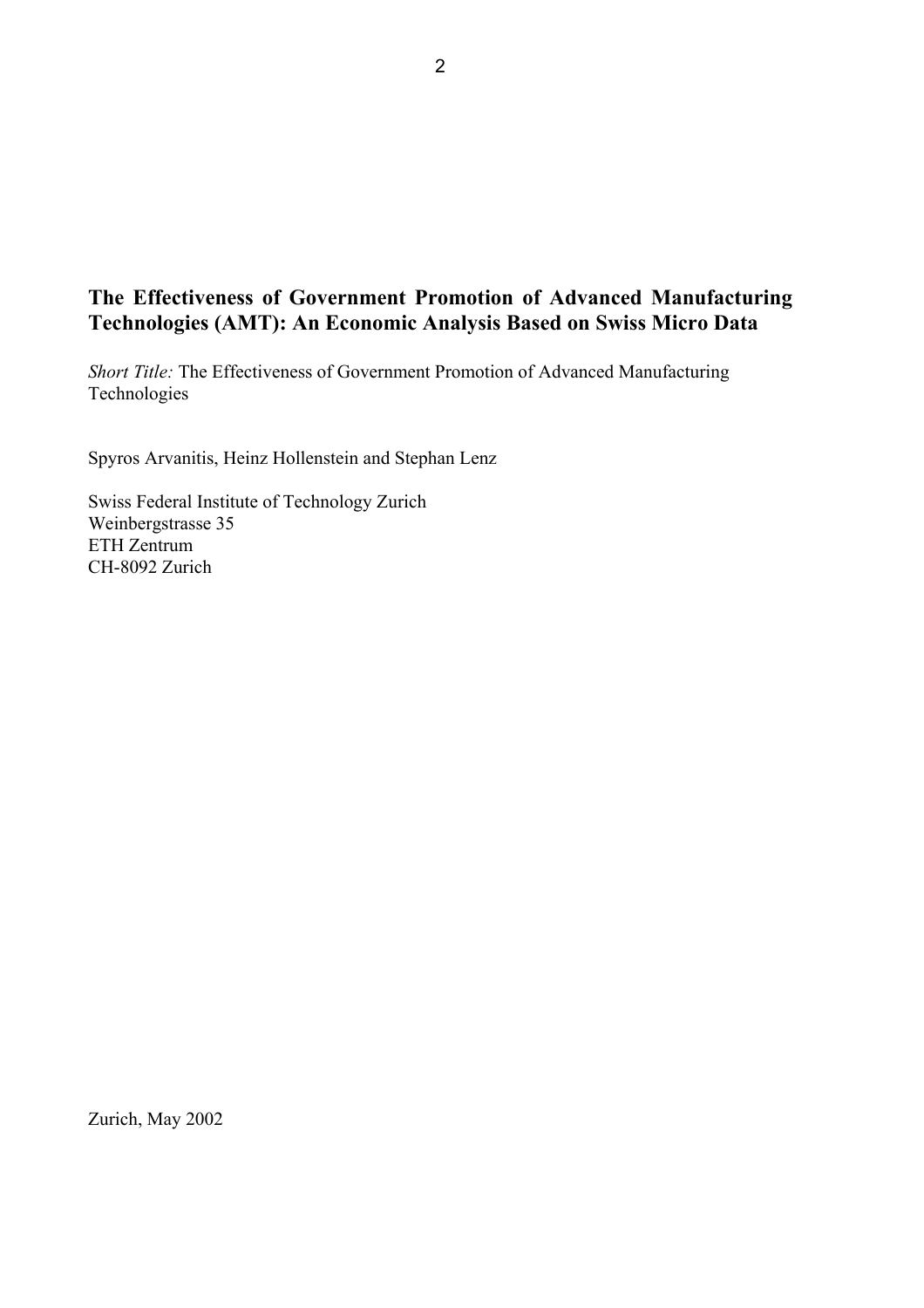#### **ABSTRACT**

This paper describes the approach applied and the results of an evaluation of the effects of the Swiss government programme to promote the diffusion of Advanced Manufacturing Technologies (AMT) from 1990 to 1996. The method used is based on specifying and econometrically estimating with firm data simultaneously an *adoption equation* which, besides the main explanatory variables as proposed by the theory of technology diffusion, includes a policy variable, and a *policy equation* with a set of firm characteristics and an adoption variable as regressors. The results are consistent with a positive impact of promotion on adoption of AMT, particularly a more intensive adoption of AMT for firms which did not use AMT when the programme started.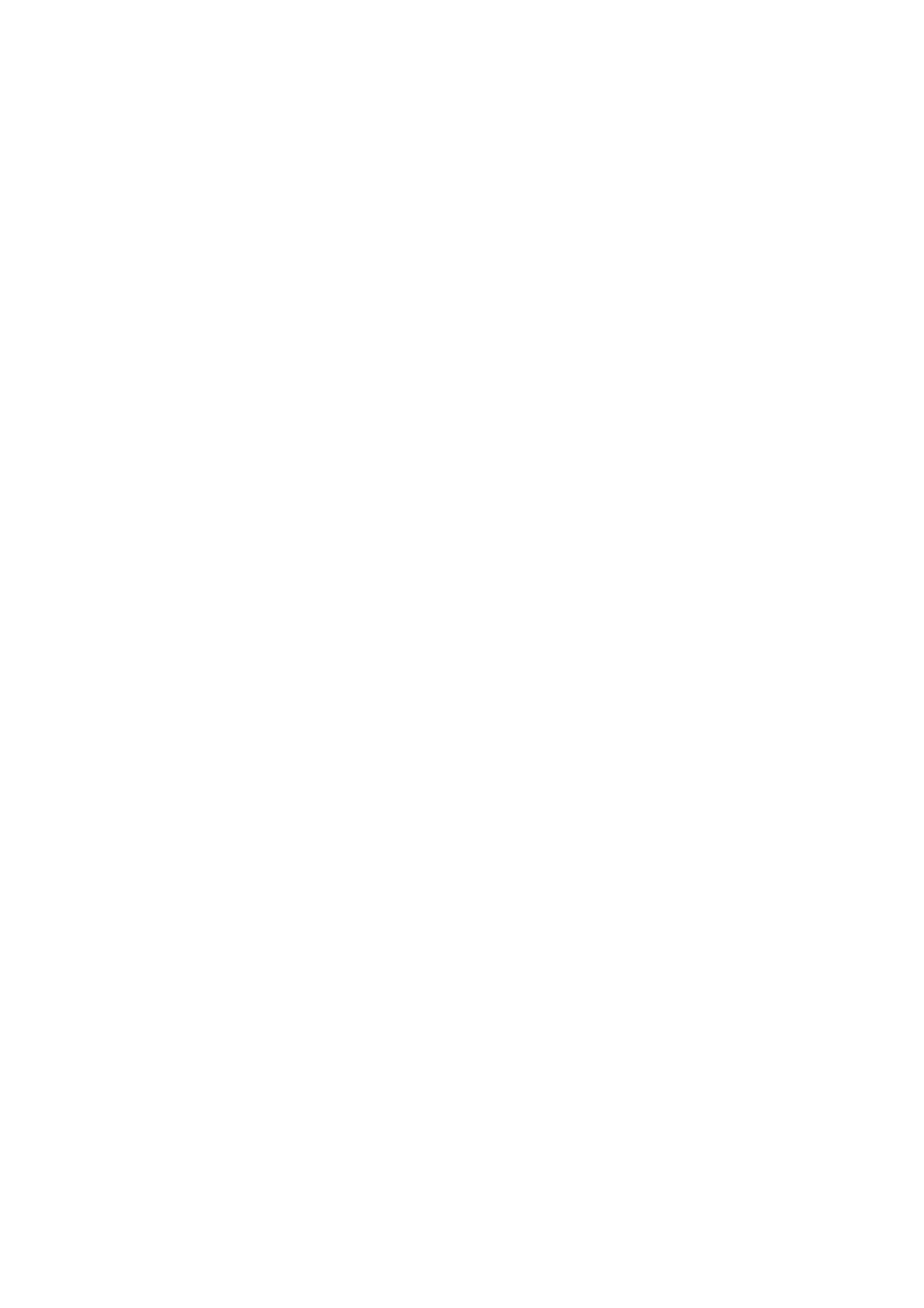#### **1. Introduction**

 The importance of innovation and technology policy has considerably grown for most OECD countries in the last years. Such a policy covers a wide spectrum of activities, ranging from the direct support of basic reseach to more indirect measures aimed at improving the capability of firms to innovate and to use new technologies. Recently, new developments in technology policy with an increased emphasis on technology diffusion and adoption, organizational change and innovative behaviour have raised new methodological challenges for the evaluation of these policies (see e.g. OECD, 1997a and Georghiou and Roessner, 2000). Accordingly, there is an increased interest in OECD countries in the issue of evaluation of government programmes and policies. Evaluation issues are central to improving the effectiveness of policy and formulating "best policy practices" (see OECD, 1997b and 1998).

 The main feature of Swiss technology policy is the low weight it places on direct measures for fostering innovation in the economy. It is primarily oriented towards creating a favourable environment for the introduction of new products and production techniques, whether such innovations rely on firm-internal research and development or on the adoption of novelties generated by other firms or institutions. This framework-oriented policy is supplemented by a number of specific measures to stimulate rapid diffusion of selected basic technologies which are considered to be relevant for a broad spectrum of industrial activities. A typical example of the last approach is a programme to promote the use of "Advanced Manufacturing Technologies" (AMT) launched in 1990 and ended in 1996. It offered the firms information and training services as well as subsidies for consultancy and development projects; the latter were in most cases based on joint ventures between firms or between firms and research institutions embedded in regional networks. The concept of this type of policy measures is to strengthen the firms' ability to undertake the techno-organizational adjustments necessary for successfully (and rapidly) adopting the new technology which, in the case of AMT, poses a challenge for many (smaller) firms of most industries.

 This paper presents the approach applied and the results of an evaluation of the effects of this programme which is described in somewhat more detail in section 4. The method used is based on specifying and econometrically estimating with firm data simultaneously an *adoption equation* which, besides the main explanatory variables as proposed by the theory of technology diffusion, includes policy variables which discriminate government supported from non-supported firms, and a *policy equation* which contains a vector of factors influencing the selection procedure of supported firms (or, the other way around, the decision of firms to participate to the government programmes); the policy equation takes also account of firms' prior experience in the supported technology, thus including the dependent variable of the adoption equation as an additional regressor. The analysis is based on data of 463 firms (96 supported and 367 non-supported firms). Our results suggest that promotion did lead to a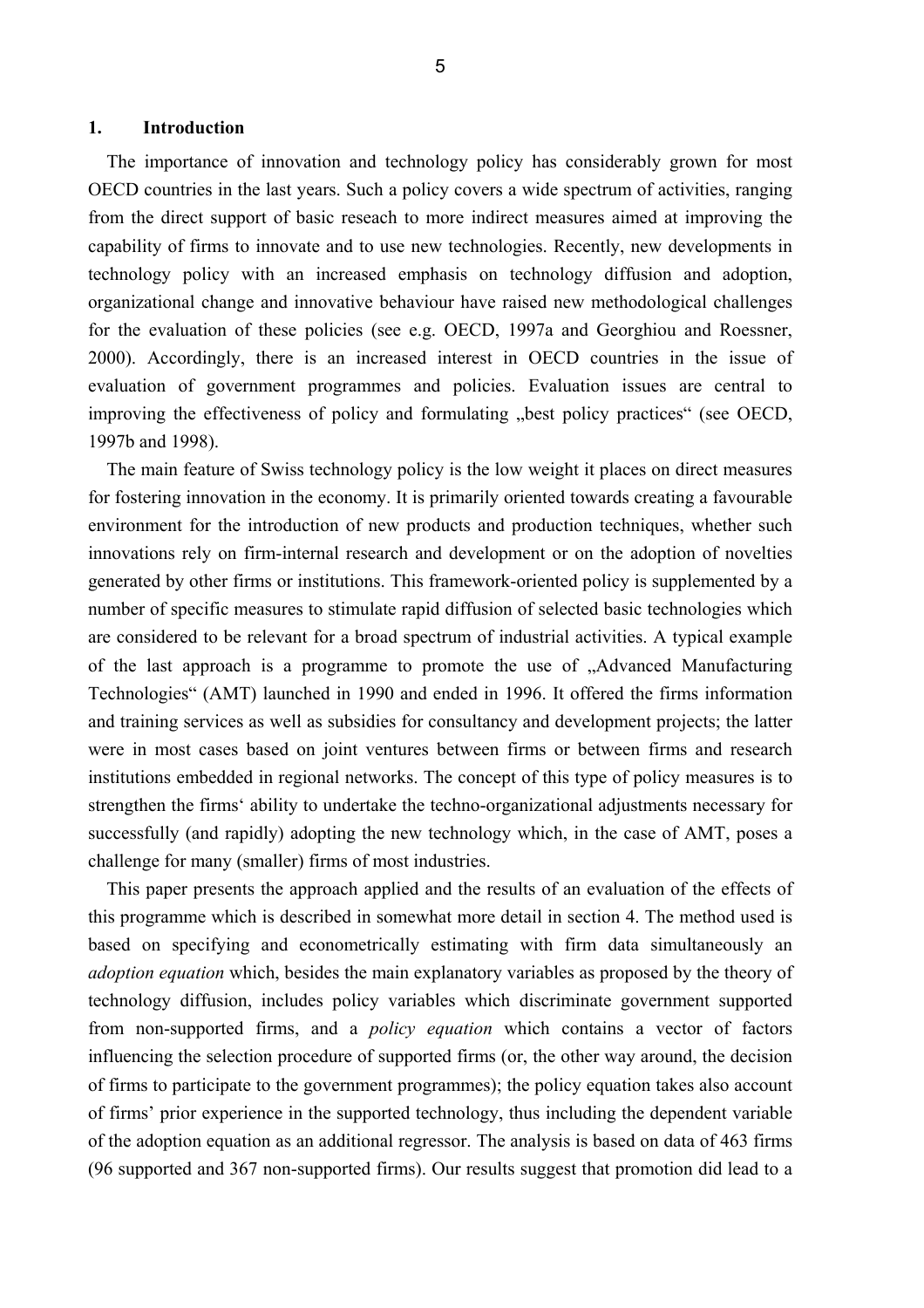more intensive adoption of AMT especially for firms which did not use AMT when the programme started.

 In section 2 we characterize our approach and point to some differences to other methods of evaluation. In section 3 we introduce the (theoretical) model of technology adoption underlying our investigation. In section 4 we describe the data base and some features of the diffusion process of AMT and the firms' use of the policy measures to be evaluated. In sections 5 the specification of the empirical model of adoption and econometric estimates are presented. The empirical confirmation of the adoption model is a necessary condition for a successful application of our model-based evaluation approach. Section 6 contains the specification of the policy equation and the corresponding econometric estimates. Section 7 is devoted to the policy evaluation in the narrow sense. We describe and discuss the results of the simultaneous probit estimation of the adoption and policy equation, each of them also including the dependent variable of the other one. We conclude by an assessment of the proposed procedure and some recommendations for evaluating specific policy measures.

#### **2. Evaluation Concept and Econometric Implementation**

 The majority of evaluations of public support for technology diffusion in Switzerland is primarily directed to the efficiency of such programmes in a rather narrow sense. The topics covered by such evaluations are typically the following: Is the target group well informed on the support measures available? Do firms to which policy is targeted take part to a satisfactory degree? Are management and procedures of a programme efficient? What are the motives for participating? Are barriers of diffusion as perceived by firms sufficiently addressed by the policy measures? etc.<sup>1</sup> This type of evaluation, though useful, does not yield an assessment of the economic effects of diffusion-oriented measures, because it concentrates on 'programme immanent' performance measures and does not take account of firms not participating (no control group analysis).<sup>2</sup> Recently, an evaluation methodology based on econometric models with firm-level data has been proposed and partly applied on specific problems such as public support to business R&D, manufacturing technology centres, adoption of new technlogy, etc. (see e.g. Capron and van Pottelberghe de la Potterie, 1997; Jarmin, 1998 and Geyer *et al*., 2000). Our evaluation concept is based on this type of methodology.

 The present investigation is focussed on the results of policy intervention. More specifically, it is asked whether the primary goal of public support, i.e. a more rapid and broader diffusion of AMT compared to firms standing aside (i.e. the control group), is actually attained. However, we do not investigate the impact of the government progamme on firms' performance per se, which would imply a different analysis framework as the one used in this paper.

 The envisaged type of evaluation requires an econometric analysis based on the theory of technology diffusion using micro-level firm data for a sample which contains supported firms as well as not-supported ones. More specifically, we estimate equations of technology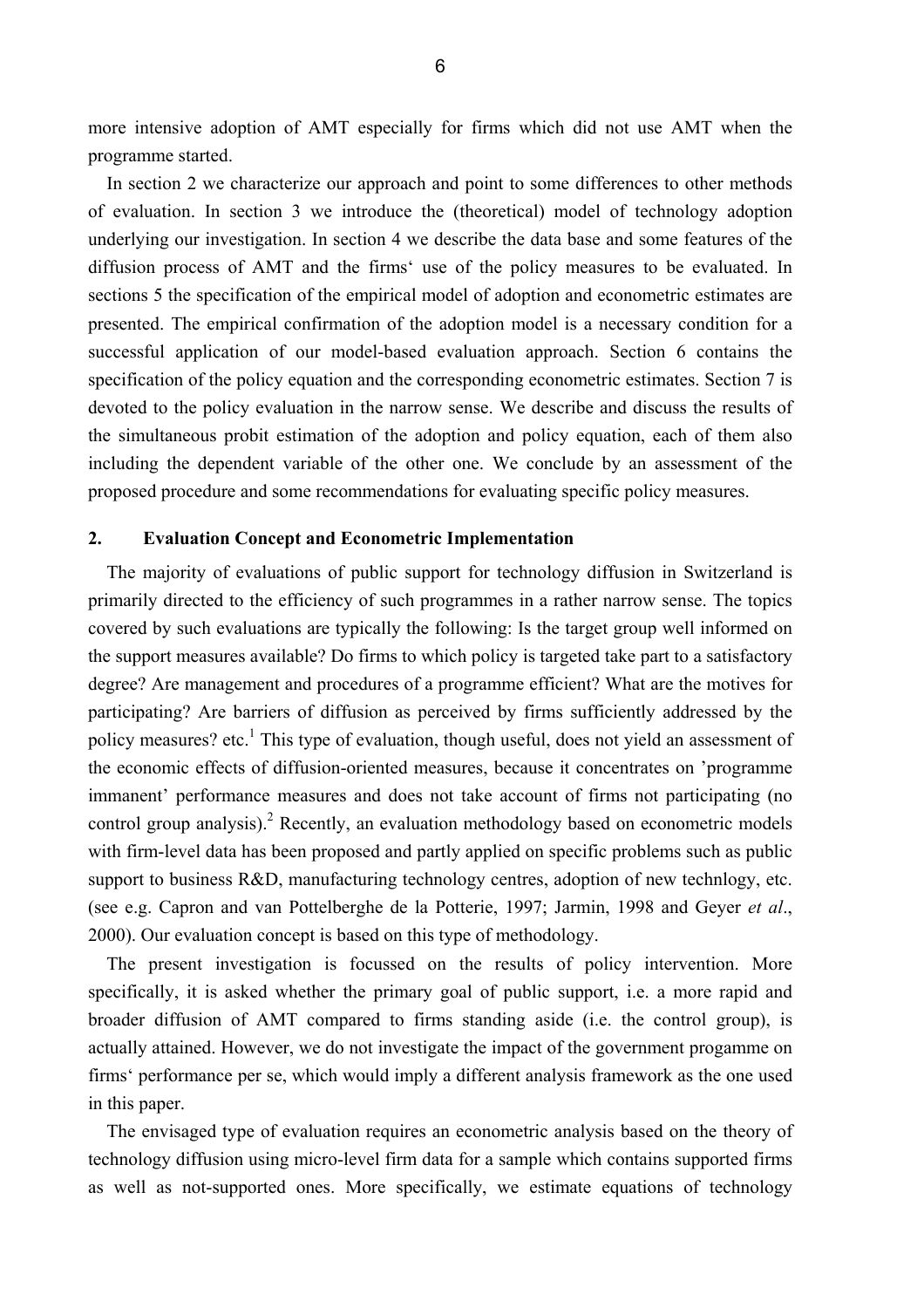adoption based on general factors determining the use of new production techniques as well as policy variables to identify the marginal effect of policy intervention.

 Assumming that the goal variable (e.g. adoption of a certain technology) of a firm i in period t denoted  $Y_{i,t}$  is determined by a vector of theory-based variables  $X_{i,t}$  (e.g. diffusion theory) the evaluation procedure may be presented formally by

$$
Y_{i,t} = \alpha_o + \beta_l X_{i,t} + \beta_2 P_i + control\ variables + e_{i,t}
$$
 (1)

where  $P_i$  is a vector of policy instruments with takes some non-zero value for programme participants receiving policy support and zero for non-participants, control variables for the sectors or industries the firms belong to and  $e_{i,t}$  is a stochastic term.

 In equations of type (1) the impact of policy promotion is measured directly and can be interpreted straightforwardly based on the signs of  $\beta_2$ . If a policy measure aims at increasing Y, a positive (and statistically significant) parameter indicates an advantage of the supported firms over the non-supported ones with respect to the goal variable, a negative one shows a disadvantage.<sup>3</sup> In both cases we can derive clear indications with regard to the impact of the policy measures: a positive coefficient means that policy is effective in the direction targeted by policy makers; in the case of a negative sign the influence of policy runs opposite to the policy goals bringing promoted firms away from target. Consequently, statistically insignificant coefficients hint to an ineffectiveness of the policy instruments.

 If enough randomness with respect to the allocation of policy support to firms and projects exist, data for the supported firms as well as for similar non-supported firms would provide the evaluator with a basis for causal, econometric analysis, because under these circumstances the statistical preconditions for this type of analysis (hypotheses on type of the distribution functions of residuals, etc.) would be fulfilled. However, given the many factors involved in the process of political decision-making that determines the allocation of policy support, random allocation seems a rather unrealistic assumption; in this case the evaluation results may be biased due to self-selection (see e.g. Maddala, 1983). Any evaluation procedure will have to take this problem explicitly into account.

 In case that only *cross-section data* are available, the more widely-used selectioncorrection method introduced by Heckman (1979) can be applied, which is a *two-equation approach* built up on an equation of type (1) above and a selection equation. Based on assumptions on the joint distribution of the residuals of these two equations, the coefficient  $\beta_2$ in (1) can be estimated by a simultaneous or a sequential approach. In this study we choose a *two-equation framework* by adding to the basic evaluation equation (1) a second equation explaining the policy variable Pi.

 A particular advantage of this approach is that important features of the political economy of firm participation to government programmes can be explicitly taken into consideration in the evaluation procedure. However, there is no standard theory explaining whether or not a firm obtains support, because the selection procedure is mostly a specific one, depending not only on the priorities of government agencies with respect to some categories of firms to be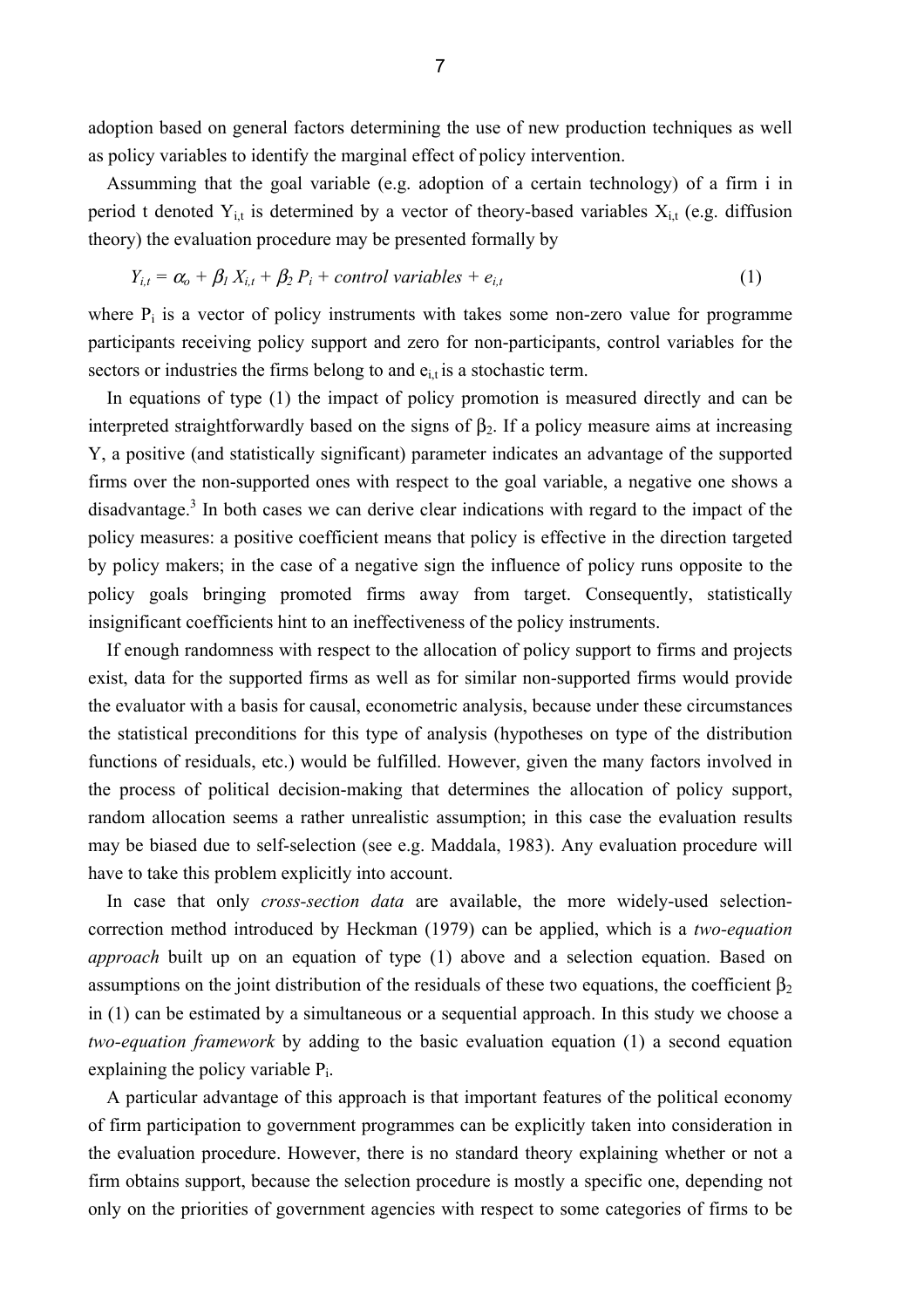especially supported (e.g. small firms, firms belonging to hightech sectors, etc.) but, among other things, also on the earlier experience of firms with other support programmes as well as with the technologies which are promoted by a certain programme (see section 6).

 In this study two equations were estimated simultaneously, one for technology adoption A (goal variable) and a second one for government support P (policy equation):

$$
A_i = \alpha_o + \beta_l X_i + \beta_{2,i} P_i + control\ variables + e_{i,t}
$$
 (2a)

$$
P_i = \gamma_0 + \gamma_1 Z_i + A_i + u_i \tag{2b}
$$

where  $Z_i$  is a vector of factors influencing the selection procedure of supported firms or, the other way around, the decision of firms to participate to the government programmes. Further, it is reasonable to assume that firms with prior experience in the technology supported by policy measures could be more eager to participate to the technology programme than firms without such experience; thus, the second equation also contains the goal variable as regressor.

 For this special version of a simultaneous probit model the estimation method was based on a "mean- and covariance-structure model" (Browne and Arminger, 1995) and was implemented in the software programme MECOSA 3 (Arminger, 1995). A two-step procedure (first, estimation of the coefficients of the reduced form of the original simultaneous equation system, then estimation of the structural parameters based on the covariance matrix of the reduced form coefficients) was applied to estimate the simultaneous probit model according to the algorithm implemented in the above-mentioned software.

#### **3. A Model of Technology Adoption**

 The objective of this section is to formulate an equation explaining the decision to adopt some element(s) of AMT based on a set of mainly firm-specific factors determining the profitability of new technology. Our theoretical approach is based on the general framework proposed by Karshenas and Stoneman (1995). According to these authors the main (neoclassical) models of diffusion may be categorized in four groups (epidemic, rank, stock and order model) which can be fused to a "higher order model" containing the specific features of the differrent approaches.<sup>4</sup> Within this general conceptual framework our approach belongs rather to the category of "rank models" emphasizing the heterogeneity of firms as determinant of inter-firm diffusion patterns. In this view it is assumed that potential users of a new technology differ from each other in important dimensions so that, at a certain point in time, some firms obtain a greater return from new technology than others do. The larger the net advantages resulting from the technology adoption, the stronger the tendency to adopt this technology earlier and more intensively.

 We distinguish several groups of factors which potentially influence (positively or negatively) a firm's profitability from adopting new technology and therefore the decision to introduce it at a certain time. A first one includes a set of anticipated benefits of new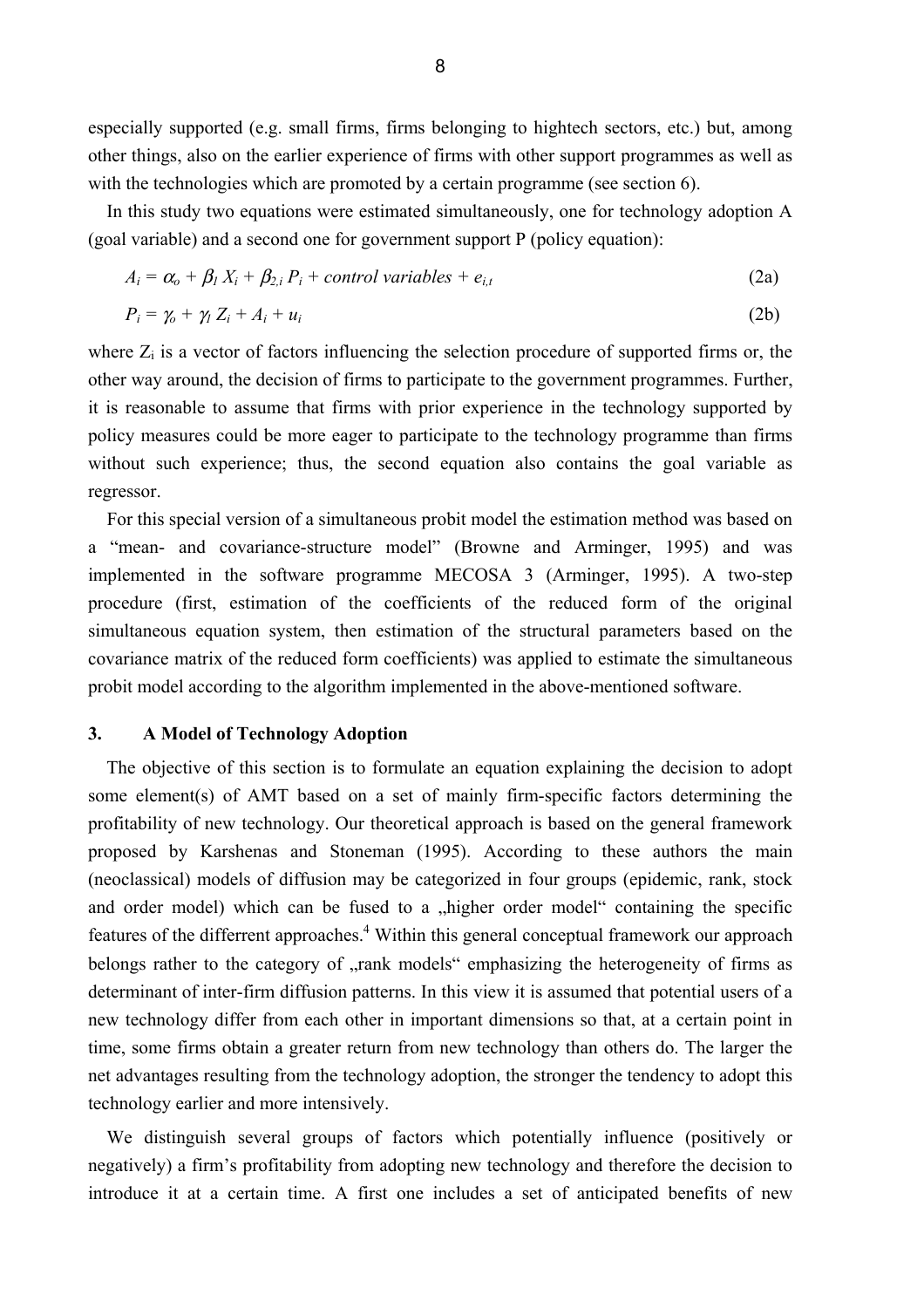technology such as savings of inputs, general cost reductions, higher flexibility, improvement of product quality, etc. (see e.g. Clark, 1987 or Milgrom and Roberts, 1990 for theoretical treatments of this aspect). The new technique may save labour or some specific labour skills; it may reduce capital needs, for example, through increased utilization of equipment, reduction of inventories or space requirements, etc. It may also lead to higher product quality or better conditions for product development. Moreover, it may increase the flexibility of the production process allowing the exploitation of economies of scope. For this group of variables we expect a positive influence on the adoption decision (i.e. early and intensive use of new technology is favoured).

 A second category of variables refers to anticipated barriers to the adoption of new technology (see e.g. Cainarca et al., 1990). We identify four main types of such hindrances: financial (e.g. general liquidity constraints, cost of new technology and manpower training) and human capital restrictions (e.g. lack of engineers and technicians); informational and know-how barriers (e.g. uncertainty with respect to the performance of new technology or the utilization of new production capacity); organizational and managerial barriers (e.g. resistance to new technology within the firm; insufficient attention of the management) and sunk costs barriers; the latter refer to the high substitution costs firms have to incur in order to introduce the new technology, for example, in case of insufficient compatibility of new technology with existing equipment, existing organization or existing product portfolio (see e.g. Link and Kapur, 1994). We expect such barriers to be negatively related to adoption.

 A third category of explanatory variables is related to the (product) market conditions under which the firms are operating, particularly the competitive pressures they are exposed to. Mostly, market concentration, a structural variable, is taken to reflect competitive pressures. In the game-theoretic literature the impact of market structure upon the schedule of adoption dates is shown to depend critically on the difference of profit rates preceding and following adoption (see e.g. Reinganum, 1981). This dependence being quite complicated, most studies do come to theoretically ambiguous results with respect to the effects of market concentration on adoption (see Reinganum, 1989 for a review of this literature). Thus, whether positive effects in the tradition of Schumpeter are stronger than negative free competition effects" has to be resolved at the empirical level. Therefore, we make no prediction concerning the sign of the concentration effect. Another line of thought argues that it is the elasticity of demand faced by a firm in its specific market that induces innovative or imitative activity (see Kamien and Schwartz, 1970 for the original argument). In those markets where competition pressure is greater, demand elasticities can be expected to be higher because of the existence of close substitutes, thus driving firms to innovative activity or rapid new technology adoption (see e.g. Majumdar and Venkataraman, 1993). In accordance to this line of reasoning, we have proxied in an earlier study on the determinants of process innovation competitive pressures through the intensity of price and non-price competition at the product market and postulated a positive relationship to innovative activity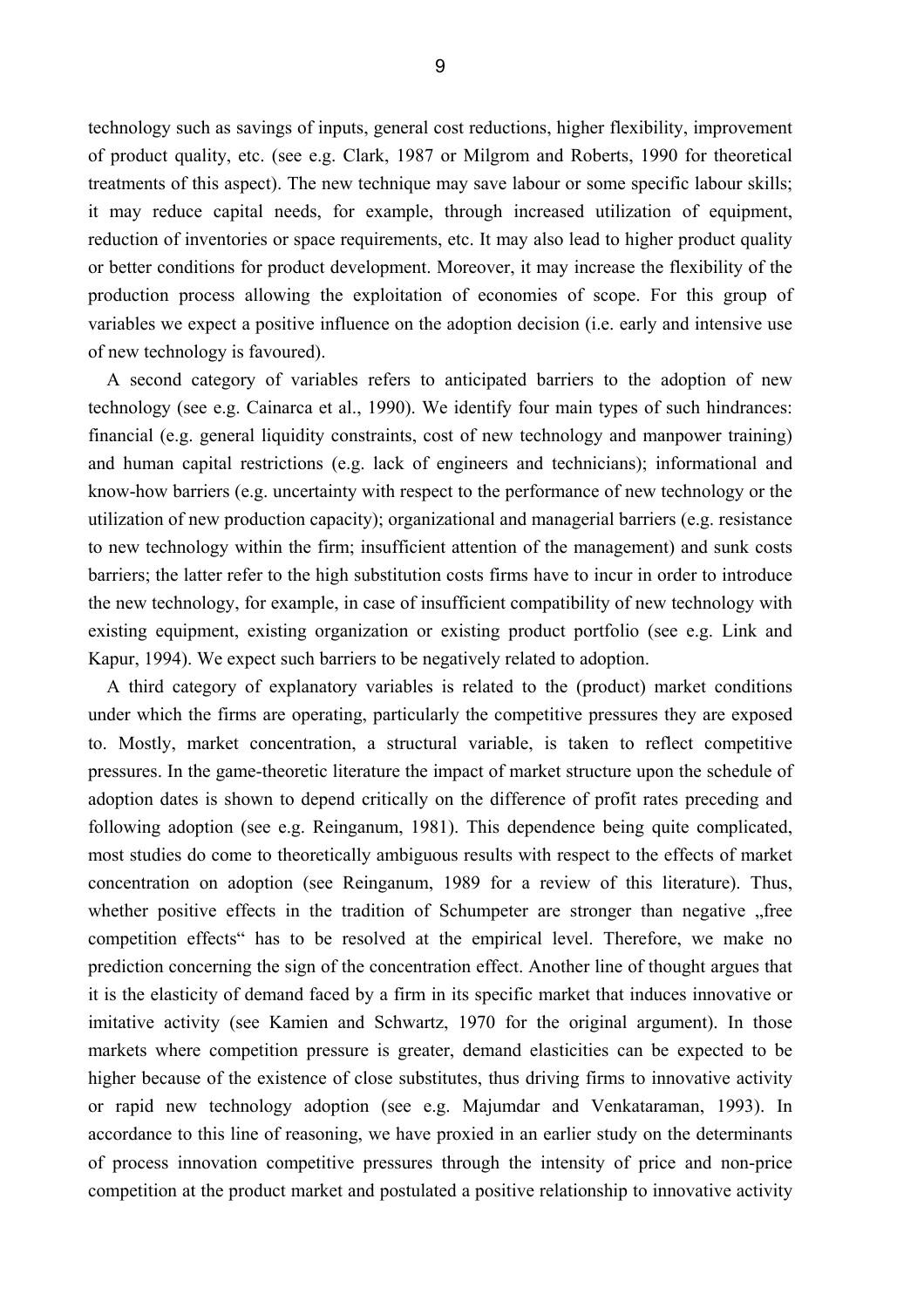(see Arvanitis and Hollenstein, 1994); we apply the same argument for new technology adoption.

 A further group of variables serves to characterize a firm's products and production technique. The main idea is that product type and existing production technique of a firm play an important role in determining extent and limits of the use of AMT (see e.g. Taymaz, 1991 and Evers et al*.,* 1990). On the product side, it is expected that the benefits from applying AMT in producing differentiated goods would be rather small as compared to standardized ones; therefore, a negative impact of (the degree of) product differentiation is expected. With respect to production technology a positive relationship between the length of production run" and adoption is postulated, because AMT can fully unfold its potential primarily in plants with large-batch or mass production ("scale effects"). The development of more sophisticated AMT during the last decade, however, favoured production flexibility, thus enabling firms to adapt quickly and efficiently to external or internal changes. This "flexibility effect" works in the opposite direction to the (traditional) "scale effect" thus weakening the overall influence of variables characterizing the type of product and process technology on AMT adoption.

 The firm's ability to absorb knowledge from external sources and exploit it for its own innovative activities is a major determinant of innovation performance in general and of technology adoption in particular (see Cohen and Levinthal, 1989 or, specifically for the case of AMT adoption, Baldwin and Rafiquzzaman, 1998). We consider two important aspects of a firm's absorptive capacity: firstly, the firm's (overall) ability to assess technological opportunities in (or around) its fields of activity which depends primarily of the endowment with human and knowledge capital, and, secondly, the embedding of the firm in knowledge networks facilitating access to information and resources relevant for technology adoption. Both elements of absorptive capacity should be positively related to (early and intensive) use of AMT.

 Finally, firm size, an explanatory variable used in most studies of adoption behaviour (see Karshenas and Stoneman, 1995), is also included in the present study; it is expected to be positively related to adoption.

#### **4. Database and some characteristics of adoption and promotion of AMT**

 The analysis is based on firm data collected in the course of the Swiss Innovation Survey 1996 as a supplement to the standard questionnaire, thus allowing the combination of AMTspecific information with basic data on innovation and technology use. The available variables are to a large extent qualitative in nature, i.e. categorical or ordinal measures (mostly on a five-point Likert scale). As far as AMT is concerned the questionnaire yields data on the time profile of the introduction of nineteen AMT-elements, the linking of these technologies, the assessment of a whole series of objectives pursued by introducing AMT as well as the significance of factors impeding its application, the impact of AMT on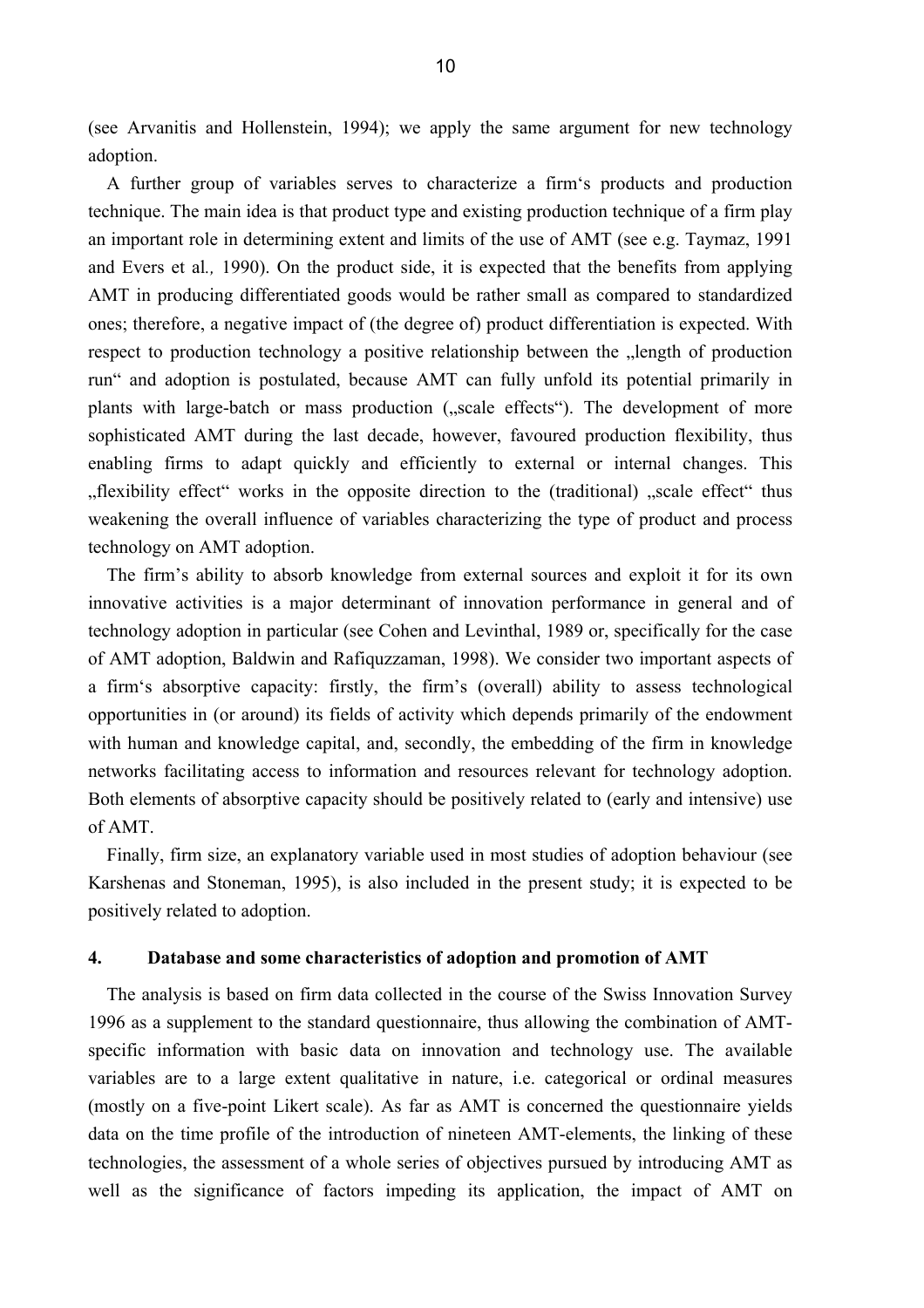competitiveness, employment requirements and organizational structure and, finally, information on government promotion of AMT.<sup>5</sup>

 The survey has been addressed to manufacturing firms based on a sample stratified by industry (17 2-digit industries) and firm size (3 industry-specific size classes) with full coverage of the upper size class in each industry. Additionally, the questionnaire was sent out to firms not belonging to this panel which had participated to the programme of AMT promotion. The response rate has been about 34% with a somewhat higher percentage for non-panel firms. 80% of the respondents used at least one AMT element in 1996 with a median AMT-intensity of seven technologies and 20% have got promoted by one or more element(s) of the government support programme. The final data set used in the econometric estimations contains 463 firms (all of them already using AMT in 1996 or planning to use it up to 1999), fairly representative for the manufacturing industries and firm size classes in the original sample (see table A.1 in appendix I).

 Owing to limited resources we could not perform a non-response analysis, so we cannot exclude that some kind of selectivity bias as to the adoption behaviour of the responding firms may exist in our data. However, we minimized the risk of being confronted with this kind of bias by building our empirical analysis not on the (presumably biased) information on adopting AMT in general, but on the specific use of some AMT elements for firms already being an adopter of AMT (see section 5).

 Table I contains some information on the adoption rates of 19 elements of AMT in Swiss manufacturing since 1990 (including planned application of these technologies till 1999 as assessed in fall 1996 when the data was collected). The adoption rate (percentage of firms using a certain technology) in 1999 and the diffusion velocity (percentage increase of the share of firms using a certain technology element in the period 1990-1999) varies quite strongly among the technology elements listed in table I. For example, the diffusion of CNC machines being already an "old" technology (the first use in our sample dates back to 1968) was quite high already in 1990 and changed "only" by about 35% between 1990 and 1999. At the other extreme, "new" technologies such as "simulation, rapid prototyping", FMS or intercompany computer networks (ICCN) were used only by a small fraction of firms in 1990 but this share quadrupled until 1999 in the first two cases and increased by factor 14 in the case of ICCN.

 In the late eighties it was a widespread view among industrialists and policy makers in Switzerland that the adoption of AMT was slower in Swiss industry than in many other countries (especially as far as SMEs were concerned). The experts preparing the promotion programme identified serious knowledge deficits with respect to the potential of AMT, the use of these technologies in the narrow sense as well as its interaction with the organization of production (see CIMEX, 1988). Therefore, it is not surprising that deficiencies with respect to (highly) qualified manpower was seen as the crucial bottleneck hampering the diffusion of AMT. In addition, the experts were convinced that part of the problem was the weak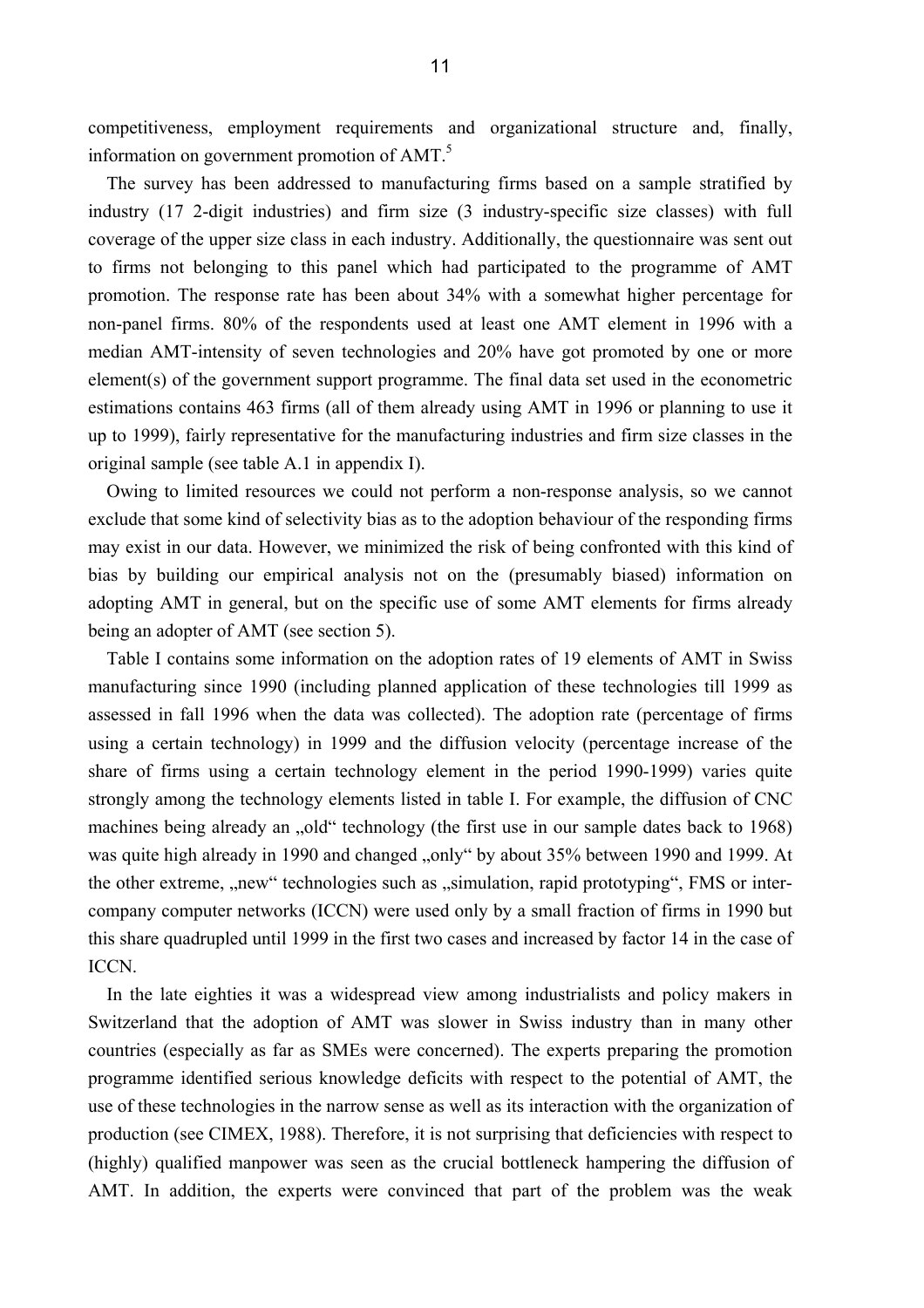interaction between polytechnics and firms, particularly SMEs. Based on this appraisal following guidelines were formulated for the promotion programme: first, the programme had to take into account the interrelatedness of technical, organizational and human (knowledge) aspects of the adoption of AMT; second, promotion should take place at the regional level to make use of local spillover potentials<sup>6</sup> and lead in the long run to an increase of networking among firms and among firms and research/education institutions; thirdly, the programme should only help to overcome bottlenecks in the early phase of adoption, therefore it was to avoid that expectations of permanent subsidizing would arise.

 In order to operationalize its concept the government agency in charge initiated seven regional AMT centres which started to work in 1990. Usually a (regional) polytechnical institute (or a network of such institutes) was the nucleus of such a centre to which different types of actors (leading companies, experts, consulting firms, etc.) were connected. The programme consisted of three types of measures which were either directly delivered or arranged by the AMT centres: first, information and training ranging from "one day information" up to "two years full-time training courses"; second, consulting aiming either at supporting the realization of a specific AMT project or – more often – at preparing the introduction of AMT in a firm by means of an analysis of its specific needs and potentials for this technology which led to the formulation of an "adoption plan" integrating technical, organizational and training aspects. Third, the programme subsidized also development projects in the field of AMT typically based on joint-ventures of firms with polytechnical institutes (where the firms had to bear at least 50% of the project costs). The programme ended in 1996 with the majority of the AMT centres being integrated in (groups of) polytechnics.

 Table II contains some information on the extent of government support of AMT in the period 1990-1996 by industry and firm size. About 20% of the firms in the final data set have been supported by some element of the AMT promotion programme. Subsidizing of R&D projects connected with the introduction and/or extension of AMT has been the type of support most frequently applied for  $(60\% \text{ of the firms})$ ; training and consulting services were claimed by about two fifths of the firms respectively. There are considerable differences among industries and firm size classes with respect to promotion frequency and mode of promotion. Not surprisingly, mechanical engineering/vehicles and electrical engineering/electronics having a very high potential for AMT use benefited most from government support. For these industries promotion was concentrated primarily in R&D projects, whereas in metalworking and other industries the support was focussed on consulting and, somewhat lesser, on training schemes. Very small (less than 50 employees) and large firms (more than 500 employees) have received AMT support more frequently than medium-sized firms. There is also a close relationship between mode of promotion and firm size: small and large firms received more-than-average support in R&D, medium-sized ones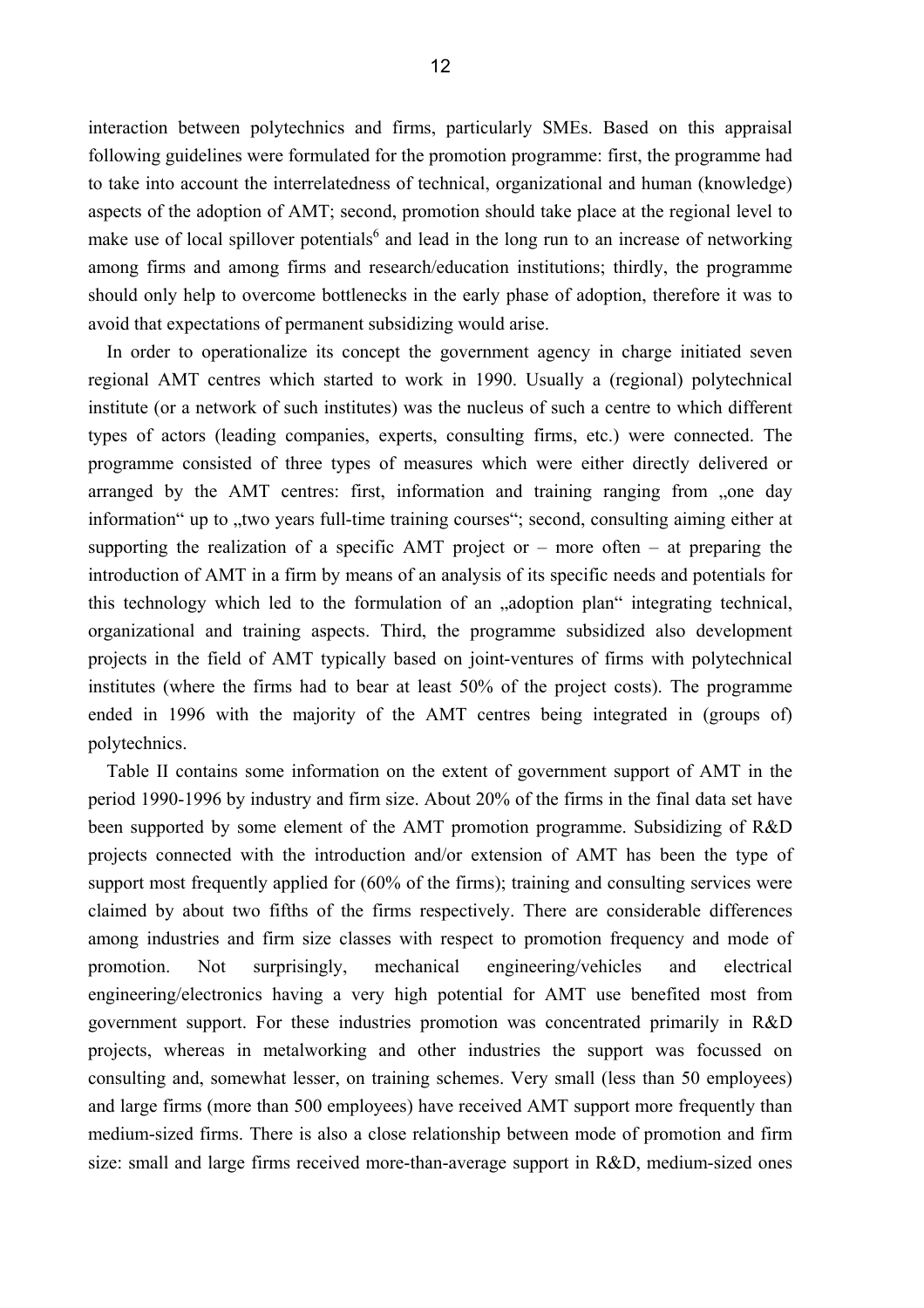in training; firms with up to 200 employees were stronger promoted through the offering of consulting services.

#### **5. Specification and Econometric Estimation of the Adoption Model**

#### *The Model*

 Throughout the paper we use an ordinal measure of the change of the AMT intensity between 1990 and 1996 (DAMTINT) as adoption variable. Thus, we implicitly presume that government promotion became effective already during the first year. The AMT intensity is measured as the number of technology elements (out of a list of 19 such elements in table I) in use in a firm in a certain year. We constructed a three-level ordinal variable which contains the following categories: no change or change by 1 AMT element (29.9% of the firms which had adopted at least 1 AMT element till 1996); change by 2 to 4 elements (45.2% of the adopting firms); change by more than 4 elements (24.9% of the adopting firms). A sensitivity analysis was conducted with a two-level and a four-level ordinal variable; both of them yielded virtually the same results with respect to the explanatory variables as the three-level variable. We chose the three-level variable on grounds of a better statistical fitting. By defining the adoption variable as a measure of intensity change we avoid to some extent identification problems which arise, first, because we do not know which specific technology is supported in every single case of promotion and, secondly, we do not dispose of data for the explanatory variables which are diffentiated by technology and time.

 In concordance with the theoretical discussion in section 3 we distinguish several groups of explanatory variables (besides one adoption-specific control variable and four industry dummies; see table III). A first group of determining factors refers to objectives of and motives pursued by the firms for the adoption of AMT which we interpret as proxies for anticipated revenue increases due to the use of new technology.<sup>7</sup> The six metric variables listed in table III under the heading 'objectives/motives' are the factor scores resulting from a principal component factor analysis of 26 single objectives of AMT included in the questionnaire (see table A.2 in appendix I). Two of these factors are related primarily to expected product improvements (QUAL, DEV) covering a wide spectrum of possible gains from AMT use such as higher product quality and variety, introduction of "intelligent" products, higher flexibility at the market as well as improved conditions for the development of new products. Another two variables seem to be connected more closely to expected changes in the production technique: various sources of productivity gains related to the introduction of AMT as mentioned in technical literature are reflected by the variables COST (labour saving; capital saving, i.e. reduction of inventories and space requirements, higher utilization of equipment, shorter production time, etc.) and FLEX (higher flexibility of work organization, flexibility within the firm in general, etc.). A fifth factor (BEST) refers to anticipated revenue potentials as a result of securing technological competitiveness (technology lead, keeping to "best practice", etc.). For these five variables covering several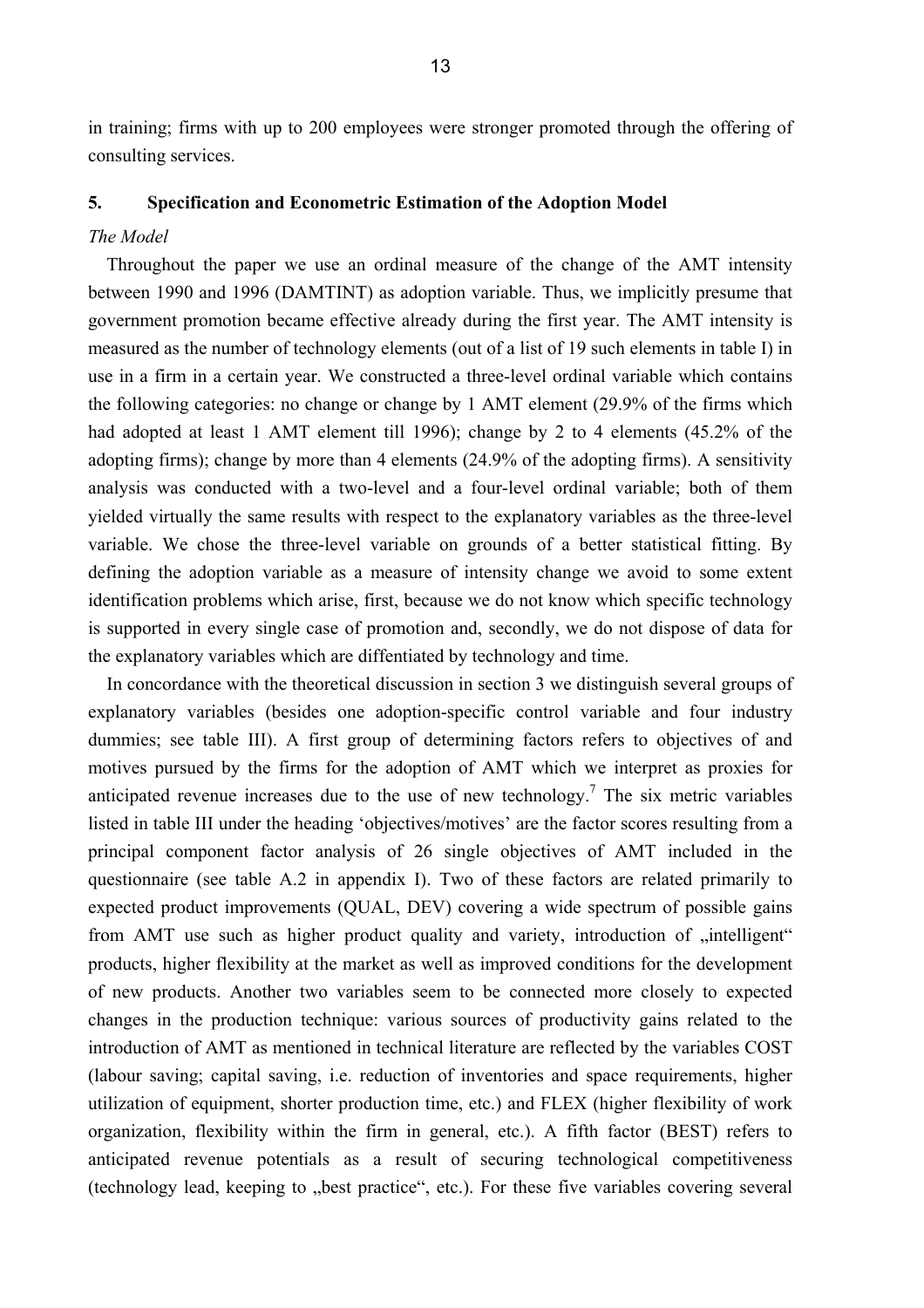aspects of potential benefits arising from applying AMT we expect to find a positive influence on the adoption variables. The sixth factor (FINCOMP) has a somewhat different character and cannot be linked directly to revenue increases. It contains elements of a "defensive" adoption strategy (making use of favourable conditions for financing AMT introduction; competition pressure manifested through declining market share; etc.). It is not obvious whether these motives lead to early or late technology adoption; thus, the sign of the coefficient of this variable is a priori undetermined.

 A second group of variables is related to factors impeding AMT adoption. Again six metric variables were constructed by a principal component factor analysis of 26 impediments to adoption (measured on a five-point Likert scale), which can be interpreted as proxies for several types of anticipated adjustment costs (related to the introduction of AMT) probably leading to late (less intensive) adoption (see table A.2 in appendix II). Thus, we expect a negative sign for these variables covering all categories of obstacles identified in section 3: INVCOST and KNOWPERS reflect costs/financial barriers and risks and impediments due to the lack of qualified personnel respectively, TECH and UTILIZ mostly informational and know-how barriers, RESIST organizational and managerial weaknesses, and COMPAT stands for obstacles related to sunk costs (several types of incompatibility).

 A third category of explanatory variables represents conditions on the firm-specific product markets: intensity of price and non-price competition (IPC and INPC; measured on a fivepoint Likert scale); market concentration (CONC; three dummies for firms confronted with markets with varying numbers of competitors). We expect a positive sign for the two variables measuring the intensity of competition, whereas the influence of the market concentration can be positive or negative.

Next we hypothezise that the degree of product differentiation and the  $n$ length of production run" exert an influence on adoption, which should be negative in the first case and positive in the latter. Product differentiation is measured by two dummies (0,1) representing the production of customer-specific (PDUSER) or otherwise differentiated products (PDMARKET) with standardized products as reference group. The "length of production run" is proxied by three dummies (0,1) which stand for small-batch (SBATCH) and largebatch (LBATCH) as well as mass production or continous flow production (CONTFLOW) with single-piece production as referende group. We already mentioned that the flexibility potential of more recent vintages of AMT could weaken the overall impact of these two groups of variables.

 The firm's ability to absorb knowledge from external sources, which we expect to be positively related to early/intensive adoption, is measured by two variables: HUMCAP, the share of employees with qualifications at the tertiary level, should capture the overall ability of the firm to assess technological opportunities of AMT, whereas COOP, a binary measure of R&D cooperation (yes/no), stands for the advantages in adopting AMT by being integrated in knowledge-related networks of innovative firms and research institutions.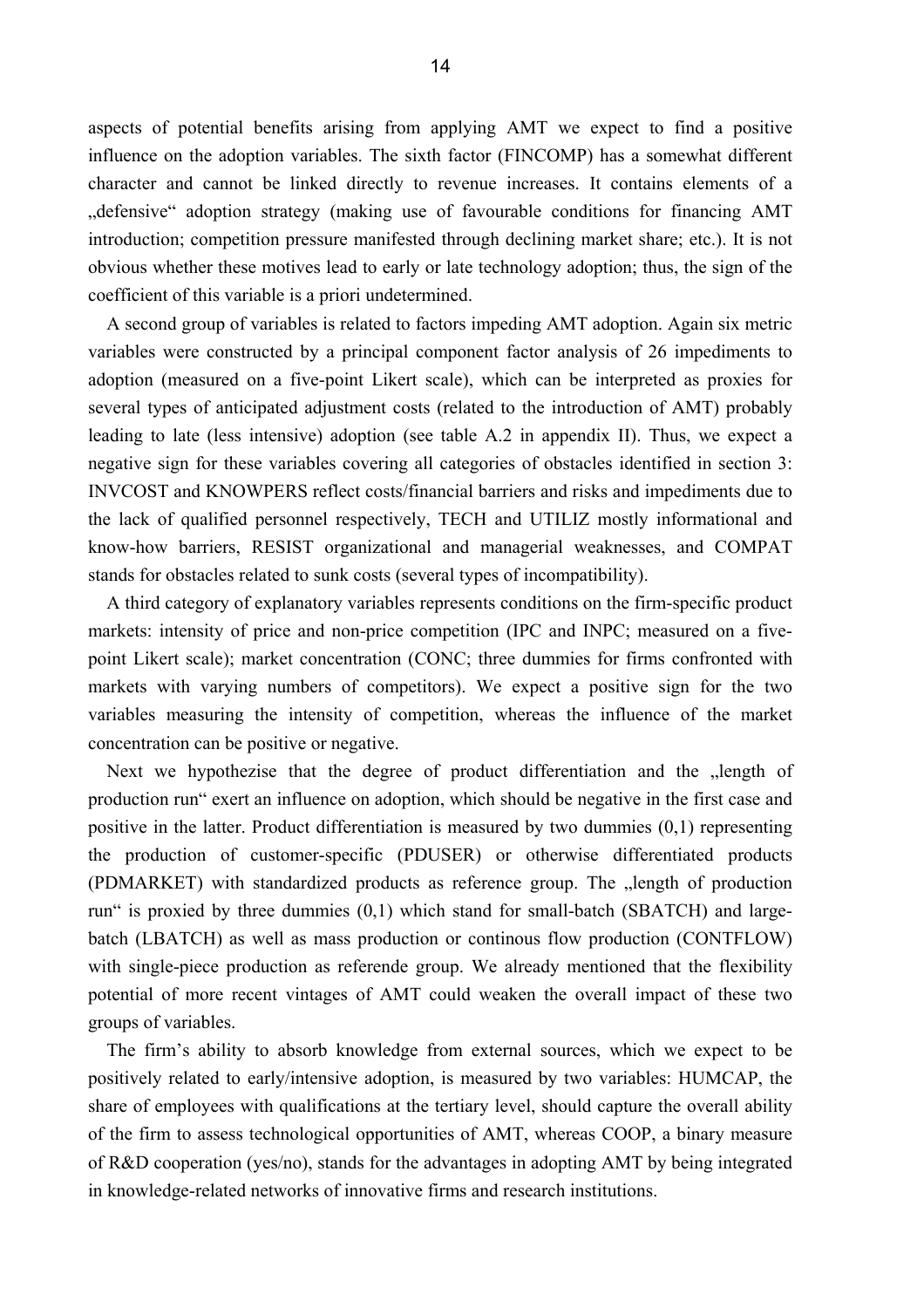Firm size (SIZE), which should be positively correlated with AMT adoption, is specified as a polynom with respect to the number of employees (linear L and quadratic term  $L^2$ ; see table III).

 Finally, we included the AMT intensity in 1990, the start year of the promotion programme, (INT90) some industry dumies as control variables.

#### *Econometric Estimate*

 Table IV contains the ordered probit estimates of the adoption equation (DAMTINT as dependent variable) based on 463 observations (total sample) for firms having adopted at least one AMT element. The coefficients of an estimate of the full technology adoption model as specified above are listed in column 1. Column 2 contains only those coefficients which were statistically significant at the 10%-level (restricted model). A circumspection of the results in column 1 and 2 shows that the estimates are robust.<sup>8</sup>

 The main contribution to the explanation of adoption behaviour (in addition to the control variables) comes from three groups of variables: objectives of adoption of AMT reflecting anticipated revenue increases related to the application of AMT, capacity to absorb external knowledge and firm size.

 Four out of six variables representing the influence of adoption objectives yield the expected positive and statistical significant coefficients, one of them (FINCOMP) a negative one. The variables FLEX ("higher flexibility") and BEST ("remaining on top of techological improvements") seem to have the largest weight among these variables. Among the anticipated benefits those related to factor-saving or flexibility-enhancing improvements of production processes (COST, FLEX) are more important than those referring to expected gains on the product side (DEV, QUAL). We could not find any significant effect for the variables reflecting adoption impediments except for INVCOST ("high investment costs of new technology") which yielded a statistically significant negative coefficient.

 In accordance with earlier results for the innovation behaviour of Swiss manufacturing firms the variables reflecting market conditions show no significant influence on adoption behaviour (see Arvanitis and Hollenstein, 1994); in the case of the variable for market concentration (CONC) this result probably reflects the countervailing effects mentioned in section 3 above.

 The modes of existing production technology and existing types of products do not seem to play a major role for explaining the change of the intensity of AMT use; only firms with medium-/large-batch production (variable LBATCH) adopt, as expected, AMT more intensively than other firms. There are two contrary effects (scale economies vs. flexibilty possibilities) affecting the overall influence of these variables which seemingly counterbalance each other.

 The variable COOP (dummy for R&D cooperation) used here as a proxy for the ability of a firm to absorb new technological knowledge exerts a significantly positive influence on the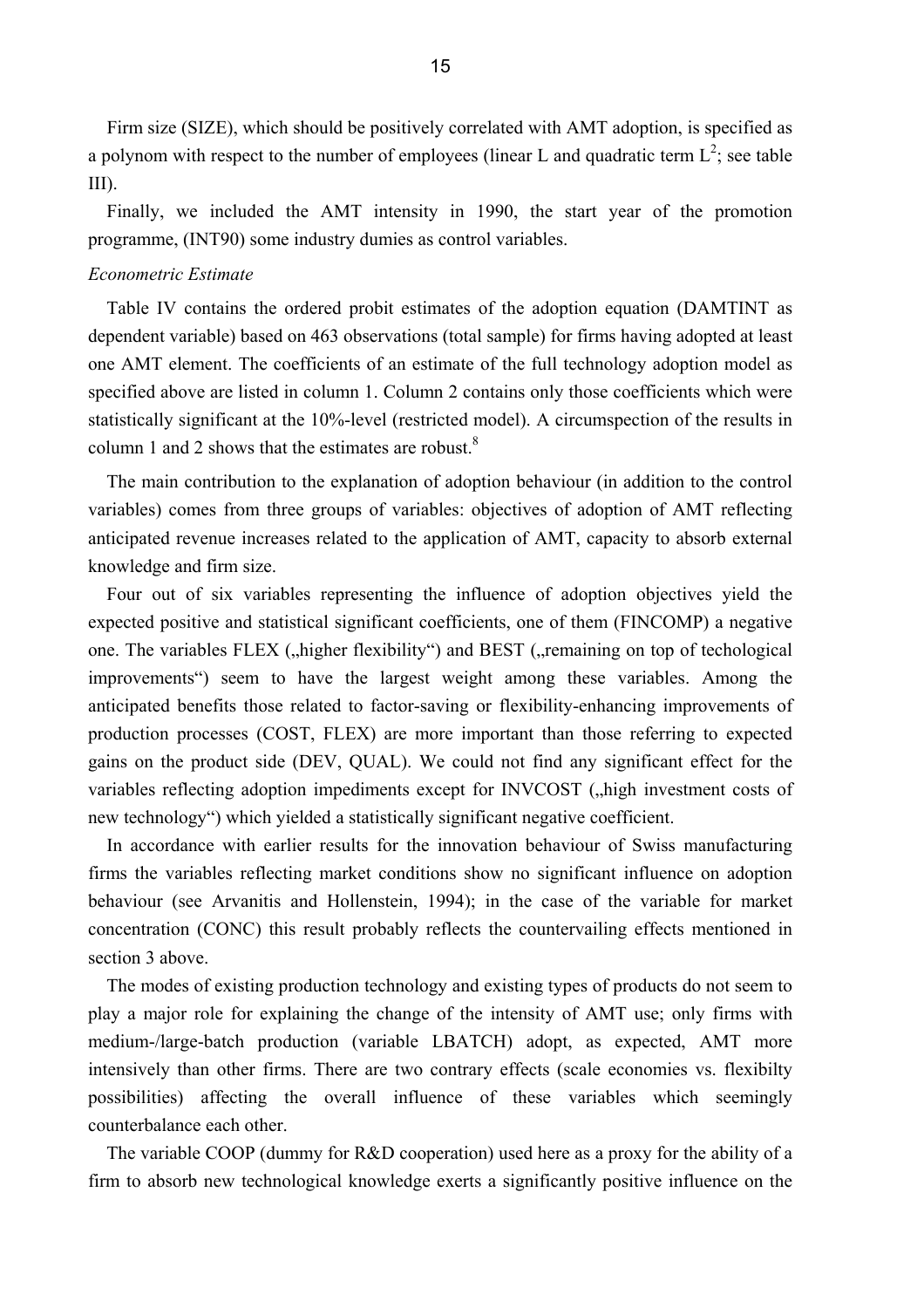change of the intensity of AMT absorption; for the variable HUMCAP we find also a positive but not statistically significant effect.

 As far as firm size is concerned the linear term is positive and statistically significant in both model versions. There is some evidence that adoption intensity is increasing less than proportionately with firm size but it is rather weak (negative coefficient of  $L^2$  in equation (1)).

 Finally, we obtained a negative coefficient for the control variable INT90. Moreover, we found positive and statistically significant coefficients of the dummy variable for chemicals/plastics (also for electrical machinery/electronics in the restricted model in equation (2)).

 In sum, the anticipated new revenue potentials are seemingly much more relevant for the firm's decision to adopt (or intensify the use) of AMT than the costs which are associated with the introduction and adjustment of these new technologies to a firm's specific needs. A high capacity to efficiently absorb and apply new knowledge supports an earlier and/or increasing intensity adoption of AMT. Financing the investment for the new technology is found to be a problem especially for small firms causing a postponing of the adoption of AMT. Large firms seem to have a general advantage over small ones.

#### **6. Specification and Econometric Estimation of the Policy Equation**

 To model the impact of government AMT promotion (policy effect) we constructed a variable based on a firms' assessment of the overall stimulus of government support on a fivepoint Likert scale (computed as a mean of the reported stimulus in each of the three types of activities – training, consulting, R&D projects – reported here; see appendix II for the exact wording of this question in our questionnaire). These stimulus measures were subsequently transformed to a binary variable (CIMTHM; value 0 for stimulus of 1 or 2, value 1 for stimulus of 3 to 5 ( $\mu$ high stimulus") on the original five-point scale). <sup>9</sup> This binary variable has been used throughout in this study.

A policy equation was specified on grounds of "ad hoc" plausibility arguments. Specifically, several firm-specific factors were taken into consideration. First, firm size was inserted as an independent variable in the equation. Small firms may have a larger incentive to claim such support than large ones because of limited financial resources; moreover, the promotion of small firms has been an explicit goal of the Swiss AMT programme.<sup>10</sup> Thus, we expect a negative correlation of the policy variable with firm size. Second, industry dummies were used as control variables. Third, we considered two institutional characteristics of firms which may be related to the probability of being supported by a government programme: status as affiliate or parent-house and status as affiliate of a foreign enterprise. Although it is not a priori clear in which direction these variables could influence the policy variable, it seems reasonable to control for these institutional characteristics. Fourth, firms confronted with serious problems of financing innovation projects would be more inclined to claim government support than other firms. We constructed a proxy for "limited financial resources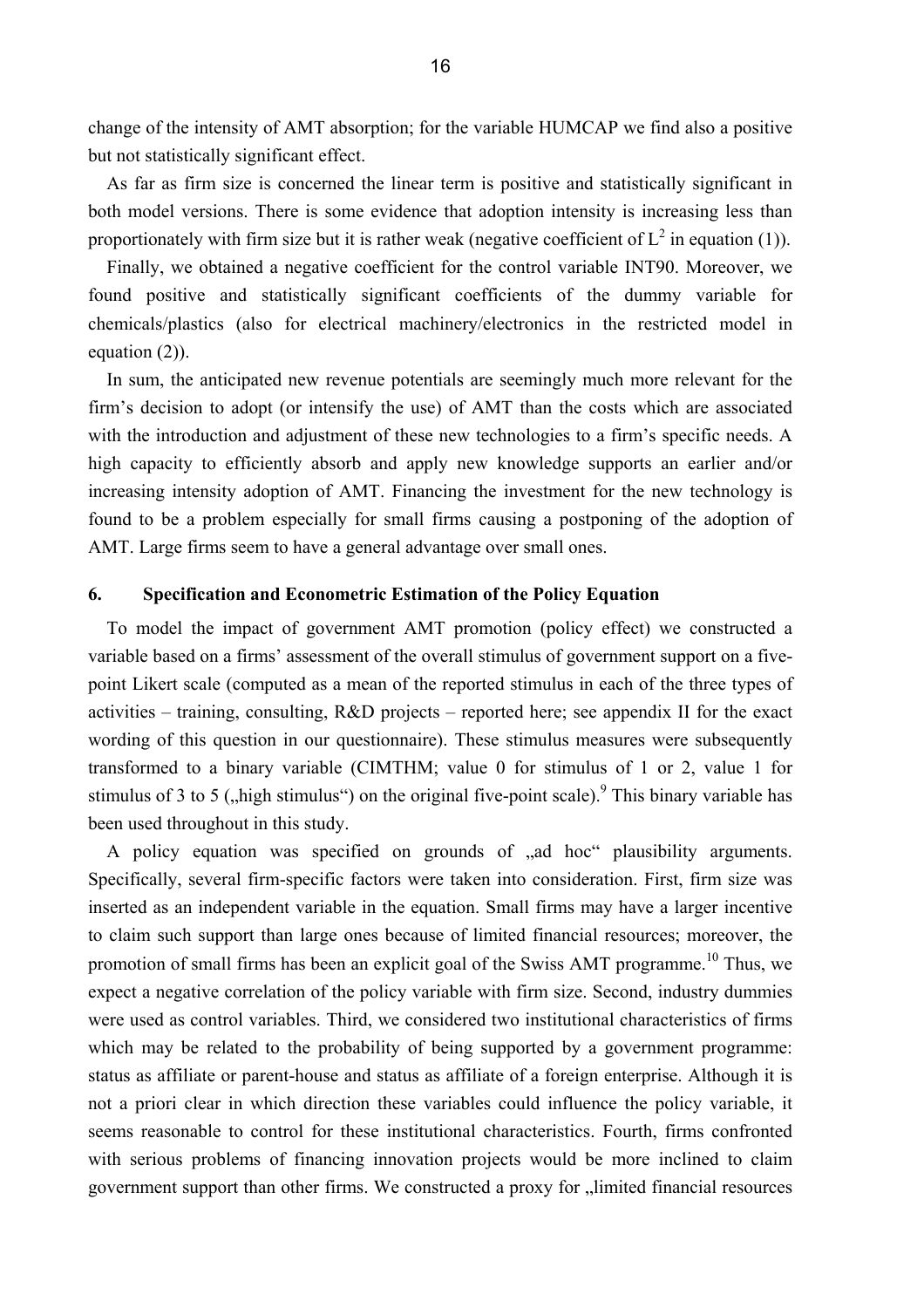for developing/adopting new technology" by computing the mean of the assessments of the responding firms with respect to five impediments of innovative activity related to financial problems (measured on a five-point Likert scale).<sup>11</sup> We expect a positive sign for this variable. Finally, we included a dummy variable measuring the previous experience of a firm with other government technology promotion programmes. We expect a positive sign also for this variable because of the greater awareness of such firms of the benefits of technology promotion and the bettter knowledge of the administrative procedures in applying for policy support.

 Probit estimates of the policy equation are found in table V. Accordings to these results there is only a weak negative relation between firm size and the probability of being a government-supported firm; the coefficient of L is not statistically significant. Important factors which correlate positively with the probability of goverment support are the lack of financial resources and, partly, previous experience with government support in other programmes and the status of being an affiliate of a foreign enterprise. The effect of industry dummies is negligible (except for the metalworking industry).

#### **7 Econometric Estimation of the Simultaneous Model and Policy Evaluation**

 We estimated a simultaneous probit model with an adoption and a policy equation, each of them containing as additional explanatory variable the dependent variable of the other one (see section 2). We conducted the simultaneous estimation only with the independent variables which in the single equations in tables IV and V resp. yielded statistically significant coefficients at the 10%-level (restricted models in column 2 of both tables). Columns 1 and 2 of table VI contain the estimates of the simultaneous probit model based on all available observations ("total sample";  $N=463$ ). Columns 3 and 4 show the estimates of the model using only a sample of those firms which at the launching of the promotion programme in 1990 did not yet apply AMT in production ( $\mu$ reduced sample"; N=330). Testing for the policy effect with the reduced sample is thus more restrictive than testing it with the total sample.

 The basic pattern of the model estimates for both equations is the same as in the single equations (adoption and policy equation in tables IV and V resp.) indicating a certain robustness of the underlying relationships. The coefficient of DAMTINT (adoption variable) in the policy equation is positive but for both samples not statistically significant at any relevant test level (columns 2 and 4). We could thus not find any evidence that the firms supported by the policy measures were those who were able to intensify the use of AMT stronger than non-supported ones in the period 1990-96. For policy evaluation the relevant estimation result is related to the effect of the variable CIMTHM in the adoption equation (columns 1 and 3). For the total sample no significant influence of the policy variable on adoption intensity could be found. In the estimates based on the reduced sample (only firms which adopted AMT for the first time after 1990) the coefficient of CIMTHM (policy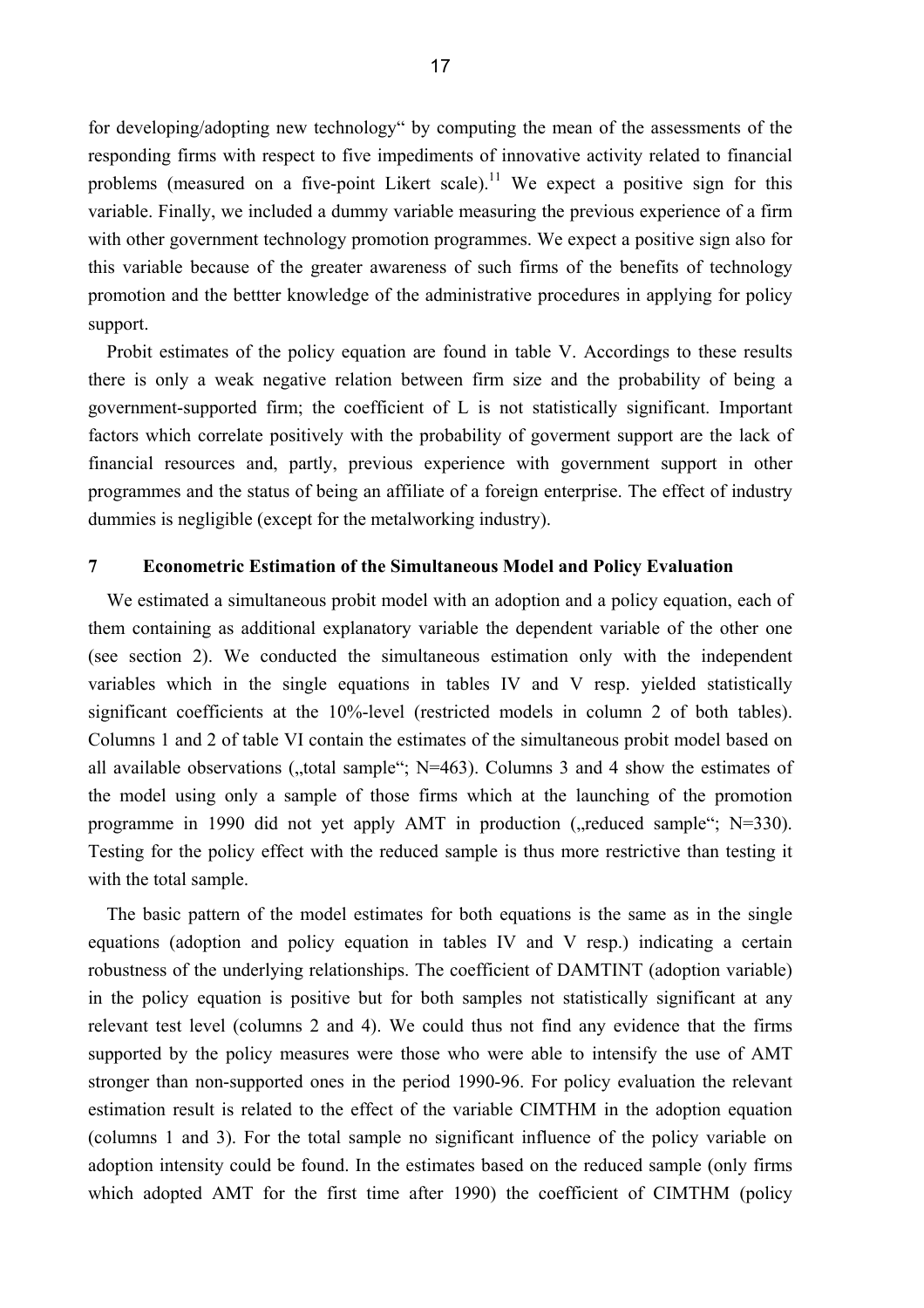variable) in the adoption equation ist positive and statistically significant (10%-level). This result for the more restrictive case amounts to a clear hint that participation to the government programme may have contributed to a more intensive adoption of new technology in the case of supported firms relative to non-supported ones. Therefore, government promotion has been to some extent effective, especially for firms using AMT for the first time, which was one of the goals of the programme.

 The policy effect is significant also in estimates not shown here which were based on the subsample of small firms with less than 200 employees. On the contrary, we could not find a significant policy effect for the subsample of large firms (200 and more employees). In futher estimations for stimulus variables differentiated by type of support (training, consulting, R&D projects) not presented here we found similar results for information/training and consulting. In the case of R&D-support we obtained a statistically significant positive coefficient of the policy variables only for the subsample of firms with less than 50 employees (see Arvanitis *et al*. 1998, ch. 6).

#### **8. Conclusions**

 This paper applies a procedure of analyzing the impact of public promotion of AMT on the intensity of diffusion of such technologies based on the simultaneous estimation of an adoption equation specified within the framework of standard diffusion theory and a policy equation capturing important aspects of the selection procedure of supported firms. The firm data used in this study were collected especially for this evaluation.

 According to our results the most important factors influencing the adoption behaviour of a firm are, besides industry effects: positively, a series of anticipated new revenue potentials (e.g through cost reduction, higher flexibility, etc), the high capacity to efficiently absorbing and applying new technology and firm size; negatively, investment costs which are associated with the introduction and adaption of these new technologies.

 What about the effectiveness of the Swiss government programme to promote AMT? The evidence suggests that the policy goal to foster the diffusion of AMT was attained in the case of firms adopting AMT for the first time or characterized by a low intensity of AMT use (and for small firms with less than 200 employees with some overlapping between these two categories).

 The main advantage of our approach (and of microeconometric approaches in general) relative to alternative methods is, on the one hand, the explicit formulation, based on economic theory, of causal relationships between the goal variables of a policy support programme (in this case: the change of the intensity of technology adoption) and the factors, including policy instruments, influencing these goal variables. On the other hand this approach takes explicitly account of factors related to the political economy of the selection and participation respectively of firms with respect to the support programme in question.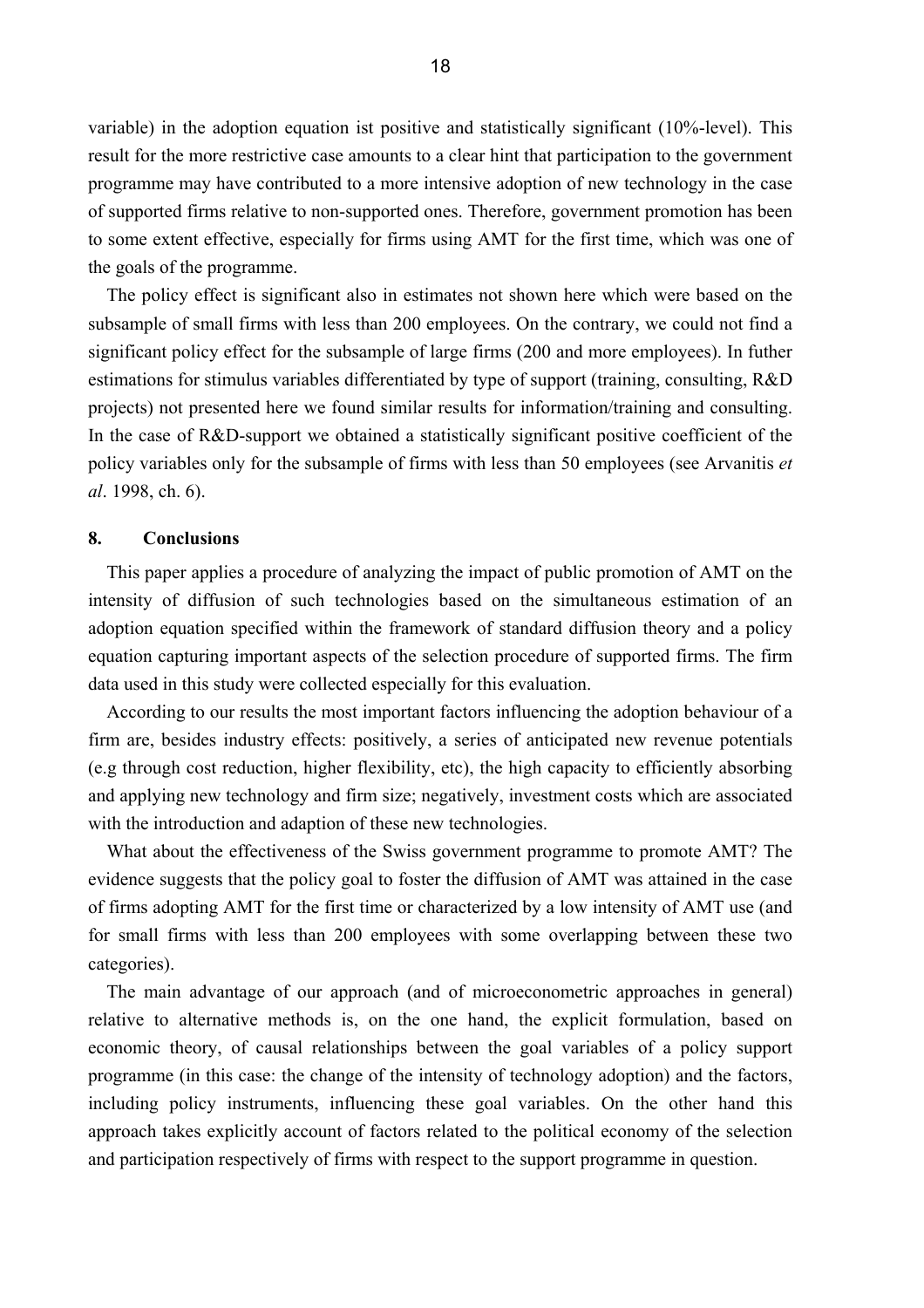The most serious shortcomings of our analysis (and of microeconometric methods in policy evaluation in general) are related to data limitations. Mostly, the evaluators do not dispose of time series of data from "before to after" the policy support programme or only data on a few variables not allowing an adequate modelling of the underlying relationships. Further problems may arise if adequate economic theory is lacking in the fields covered by an evaluation.

 Keeping the definition of the goal variable rather *narrow* (in this case we used the narrow *intermediate* goal of public support of a more rapid and broader diffusion of AMT instead of the rather broad *final* goal of the programme of enhancing the performance of the participating firms, e.g. in terms of productivity, etc.) may be helpful in tackling such problems. Taking broader goals into consideration would often involve a two- or three-stage modelling and/or the explicit consideration of externalities.

 In spite of the shortcomings of the microeconometric evaluation approaches sketched above there are still many advantages on their side which force us to consider them a core element of policy evaluation. Improvements of the database would significantly increase its reliability because most of the weaknesses of the approach lie at the empirical level. Therefore, it is crucial that the preconditions for an evaluation should be secured from the very beginning of policy implementation, i.e. at the preparatory stage of a promotion programme. This means, among other things, that the institutions responsible for policy implementation should be obliged to collect the necessary data and have the authority to enforce the participating firms to deliver the required information.

#### **Acknowledgements**

The research reported in this paper was supported by the Swiss Federal Ministry of Economic Affairs. The authors have much benefited from comments and suggestions of the participants of the international conference on .The Economic Evaluation of Technological Change", organized by the U.S. Department of Commerce in Georgetown University Center, Washington D.C., 15-16 June 1998.

#### **Notes**

<sup>1</sup> This is by far not only for Switzerland the case. Typical examples for Switzerland are Freiburghaus *et al*. (1990) who evaluated the promotion of joint research of universities and firms, and Balthasar et al*.* (1997) who assessed the effectiveness of the Swiss participation in technology programmes of the EU; for Austria see, for example, Polt et al*.* (1994) who assessed the public support measures for the introduction of AMT. A recent report by OECD (1995) with respect to the diffusion of information technologies in SMEs, drawing on a number of country studies, is also primarily based on this type of evaluation, which does not sufficiently take account of economic performance measures or changes of technology adoption (an exception, to some extent, is the country study "Canada"). See OECD (1997b) for an assessment of the state of the art in technology evaluation and Shapira et al*.* (1996) for a survey of the evaluation praxis in the United States.

<sup>2</sup> The same type of critique was put forward by Stoneman and van Diederen (1994) for the United Kingdom: "The DTI in the United Kingdom, for example, legitimates its diffusion policy with reference to market failure but evaluates its diffusion programmes predominantely in terms of the efficiency of their management, the accuracy of targeting, the appropriateness of their tool mix and the appreciation of the recipients of information." (p. 928).

 $3\sigma$  The argument runs the other way around if a policy measure aims at decreasing Y.

<sup>4</sup> For a recent review of the literature on the theory of technology diffusion in general see Sarkar (1998).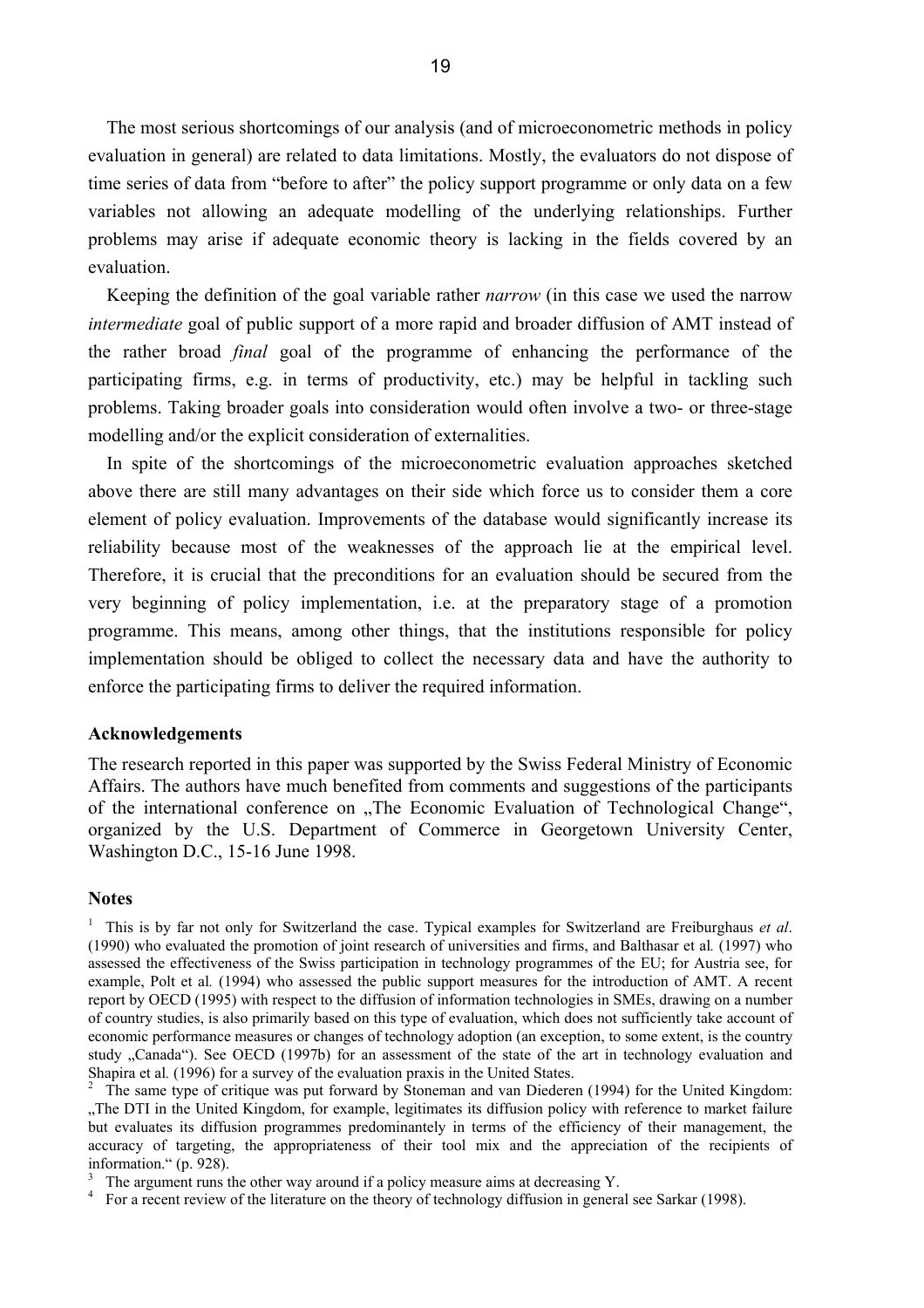<sup>5</sup> The questionnaire is available in German, French and Italian and is available on request or can be downloaded from *www.kof.ethz.ch*.

The importance of such regional effects is confirmed by a recent econometric study of the adoption of CNC machines and microprocessors in the UK (Baptista, 2000).

Such an interpretation can be justified on ground of some evidence on the degree of the attainment of the pursued firm objectives related to AMT adoption (measured on a five-point Likert scale): about 48% of the firms having adopted AMT reported a (very) high degree of attainment of their objectives; some 40% of them reported a middle degree of attainment and only 12% of the AMT adoptors answered that their degree of goal attainment had been (very) low (see Arvanitis *et al*., 1998, ch. 4).

<sup>8</sup> See Arvanitis and Hollenstein (2001) for a full account of the results of the econometric estimation of the adoption model used in this paper.

Overall 26% of promoted firms report a "high" policy stimulus; the corresponding figures for training, consulting and R&D are 28.9%, 22.7% and 15.0% respectively.

<sup>10</sup> One could also argue the other way round stating that large firms have better chances to get government subsidies than small ones because they can spend more in lobbying and have possibly greater experience in this field. However, we use a specific variable to cover "promotion experience", thus we expect that with respect to firm size the "small firm effect" will dominate.

<sup>11</sup> These impediments are: high innovation costs, long pay-back period for innovation projects, lack of internal and external financial resources and high tax burden.

#### **References**

- Arminger. G., Wittenberg, J. and A. Schepers, 1996, *Mean- and Covariance-Structure Analysis (MECOSA), User Guide*, Friedrichsdorf.
- Arvanitis, S., Donzé L., Hollenstein, H. and S. Lenz, 1998, *Wirksamkeit der diffusionsorientierten Technologieförderung des Bundes. Eine Analyse anhand von Firmendaten,* Berne: Bundesamt für Wirtschaft und Arbeit.
- Arvanitis, S. and H. Hollenstein, 1994, 'Demand and Supply Factors in Explaining the Innovative Activity of Swiss Manufacturing Firms. An Analysis Based on Input-, Output- and Market-oriented Innovation Indicators', *Economics of Innovation and New Technology* **3**(1), 15-30.
- Arvanitis, S. and H. Hollenstein, 2001, 'The Determinants of the Adoption of Advanced Manufacturing Technology. An Empirical Analysis Based on Firm-level Data for Swiss Manufacturing', *Economics of Innovation and New Technology* (forthcoming).
- Baldwin, J.R. and M. Rafiquzzaman, 1998, 'The Determinants of the Adoption Lag for Advanced Manufacturing Technologies', *Working Paper No. 117, Micro-Economic Analysis Division,* Ottawa: Statistics Canada.
- Balthasar, A., Reger, G., Bättig, C. and S. Bührer, 1997, *Evaluation der Schweizer Beteiligung an den FTE-Rahmenprogrammen der Europäischen Union*, Zurich: vdf Hochsulverlag AG.
- Baptista, R., 2000, 'Do Innovations Diffuse Faster Within Geographical Clusters*?*' *International Journal of Industrial Organization* **18**(3), 515-535.
- Browne, M.W. and G. Arminger, 1995, 'Specification and Estimation of Mean- and Covariance-Structure Models' in G. Arminger, C.C. Clogg and M.E. Sobel (eds.), *Handbook of Statistical Modeling for the Social and Behavioural Sciences*, New York: Plenum Press, pp. 185-249.
- Cainarca, G.C., Colombo, M.G. and S. Mariotti, 1990, 'Firm Size and the Adoption of Flexible Automation', *Small Business Economics* **2**(2), 129-140.
- Capron, H. and B. van Pottelberghe de la Potterie, 1997, 'Public Support to Business R&D: A Survey and Some New Quantitative Evidence', in OECD (ed.), *Policy Evaluation in Innovation and Technology. Towards Best Practices*, Paris: OECD. pp. 35-47.
- CIMEX, 1998, *Wirtschaft, Wissenschaft und Staat auf der Suche nach neuen Lösungsansätzen zur Förderung der computerintegrierten Fertigung (CIM),* Bericht der CIM-Expertengruppe, Berne: Bundesamt für Konjunkturfragen.
- Clark, K., 1987, 'Investment in New Technology and Competitive Advantage' in D.J. Teece (ed.), *The Competitive Challenge*, New York: Harper & Row, pp. 59-81.
- Cohen, W.M. and D. Levinthal, 1989, 'Innovation and Learning: The Two Faces of R&D', *Economic Journal* **99**(4), 569-596.
- Ewers, H.-J., Becker, C. and M. Fritsch, 1990, *Wirkungen des Einsatzes computergestützter Technologien in Industriebetrieben*, Berlin: Walter de Gruyter.
- Freiburghaus, D., Zimmermann, W. and A. Balthasar, 1990, *Evaluation der Förderung praxisorientierter Forschung (KWF)*, Berne: Bundesamt für Konjunkturfragen.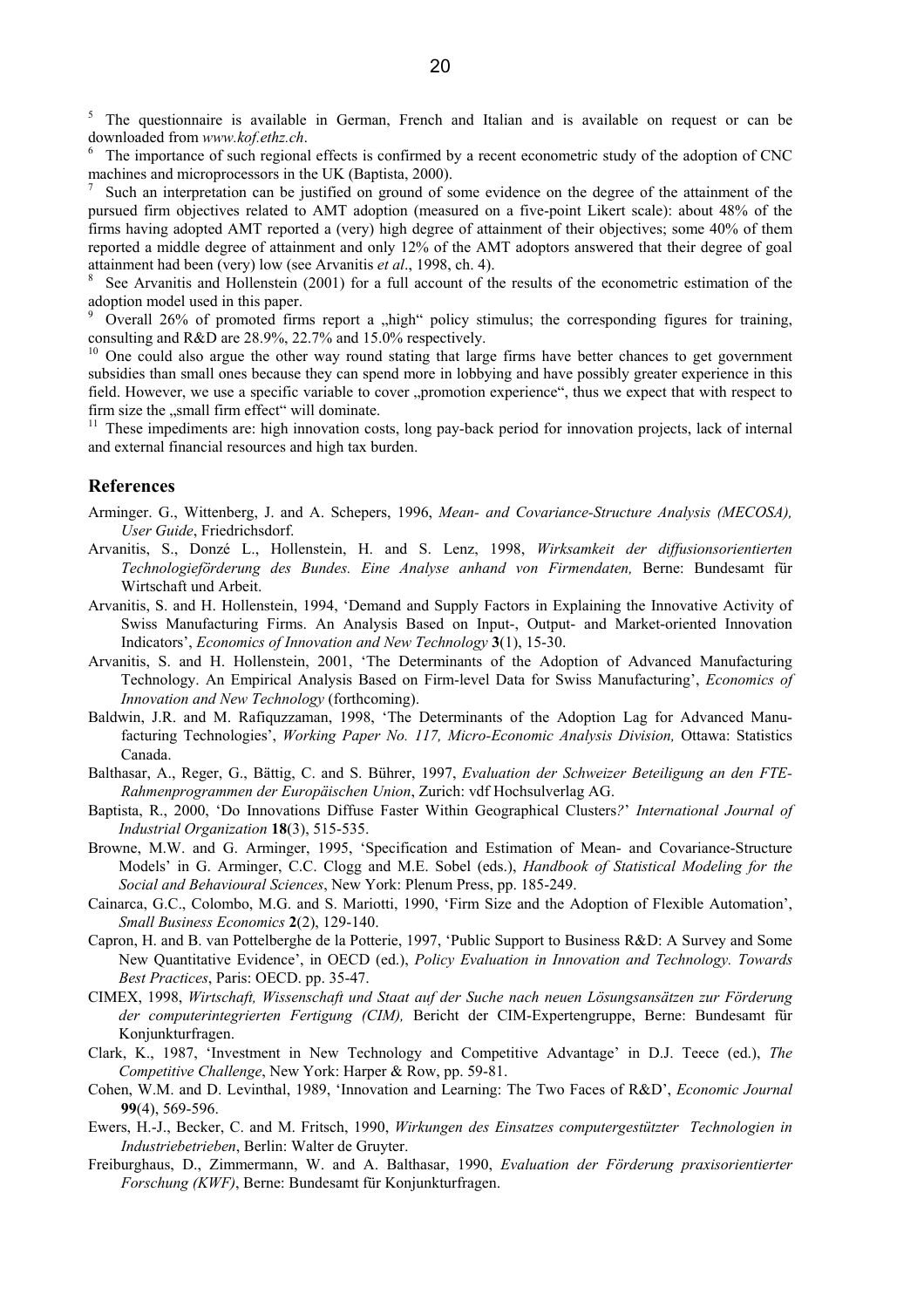- Geyer, A., Rammer, C., Pointner, W., Polt, W., Hollenstein, H., Donzé, L. and S. Arvanitis, 2000, *Evaluierung des ITF-Programms FlexCIM*, Seibersdorf: Österreichisches Forschungszentrum Seibersdorf.
- Georghiou, L. and D. Roessner, 2000, 'Evaluating Technology Programmes: Tools and Methods', *Research Policy* **29**(4-5), 657-678.
- Heckman, J., 1979, 'Sample Selection Bias as a Specification Error', *Econometrica* **47**(1), 153-161.
- Jarmin, R.S., 1998, 'Manufacturing Extension and Productivity Dynamics', *CES Working Paper No. 98-8,* Washington D.C.: U.S. Bureau of the Census.
- Kamien, M and N. Schwartz, 1970, 'Market Structure, Elasticity of Demand and Incentive to Invent', *Journal of Law and Economics* **13**(1), 241.-252.
- Karshenas, M. and P. Stoneman, 1995, 'Technological Diffusion', in P. Stoneman (ed.), *Handbook of the Economics of Innovation and Technological Change*, Oxford: Blackwell, pp 265-297.
- Link, A.N. and P. Kapur, 1994, 'A Note on the Diffusion of Flexible Manufacturing Systems Technology', *Economics Letters* **46**, 357-362.
- Maddala, G.S., 1983, *Limited Dependent Variables and Qualitative Variables in Econometrics*, Cambridge: Cambridge University Press.
- Majumdar, S.K. and S. Venkataraman, 1993,. 'New Technology Adoption in US Telecommunications: The Role of Competitive Pressures and Firm-level Inducements', *Research Policy* **22**(5-6), 521-536.
- Milgrom, P. and J. Roberts, 1990, 'The Economics of Modern Manufacturing: Technology, Strategy, and Organization', *American Economic Review* **80**(3), 511-528.
- OECD, 1995, *Information Technology (IT) Diffusion Policies for Small and Medium-Sized Enterprises (SMEs)*, Paris: OECD.
- OECD, 1997a, *Industrial Competitiveness in the Knowledge-Based Economy. The New Role of Governments*, Paris: OECD.
- OECD, 1997b, *Policy Evaluation in Innovation and Technology*, Paris: OECD.
- OECD, 1998, *Technology, Productivity and Job Creation. Best Policy Practices*, Paris: OECD.
- Polt, W., E. Buchinger, L. Jörg, A. Kopcsa, H. Leo, L. Mustonen, F. Ohler and S. Patsios, 1994, *Evaluierung des ITF-Förderschwerpunktes "Flexible Computerintegrierte Fertigung" (FlexCIM),* Seibersdorf: Österreichisches Forschungszentrum Seibersdorf.
- Reinganum, J.F., 1981, 'Market Structure and the Diffusion of New Technology', *Bell Journal of Economics* **12**(2), 618-624.
- Reinganum, J.F., 1989, 'The Timing of Innovation: Research, Development and Diffusion', in R. Schmalensee and R. Willig (eds.), *Handbook of Industrial Organization*, Vol. 1, New York: Elsevier Science Publishers, pp. 849-908.
- Sarkar, J., 1998), 'Technological Diffusion: Alternative Theories and Historical Evidence', *Journal of Economic Surveys* **12**(2), 131-176.
- Shapira, P., Youtie, J. and J.D. Roessner, 1996, 'Current Practices in the Evaluation of US Industrial Modernization Programmes', *Research Policy* **25**(2), 185-214.
- Stoneman, P. and P. van Diederen, 1994, 'Technology Diffusion and Public Policy', *The Economic Journal* **104**(2), 918-930.
- Taymaz, E., 1991, 'Flexible Automation in the U.S. Engineering Industries, *International Journal of Industrial Organization* **9**(5), 557-572.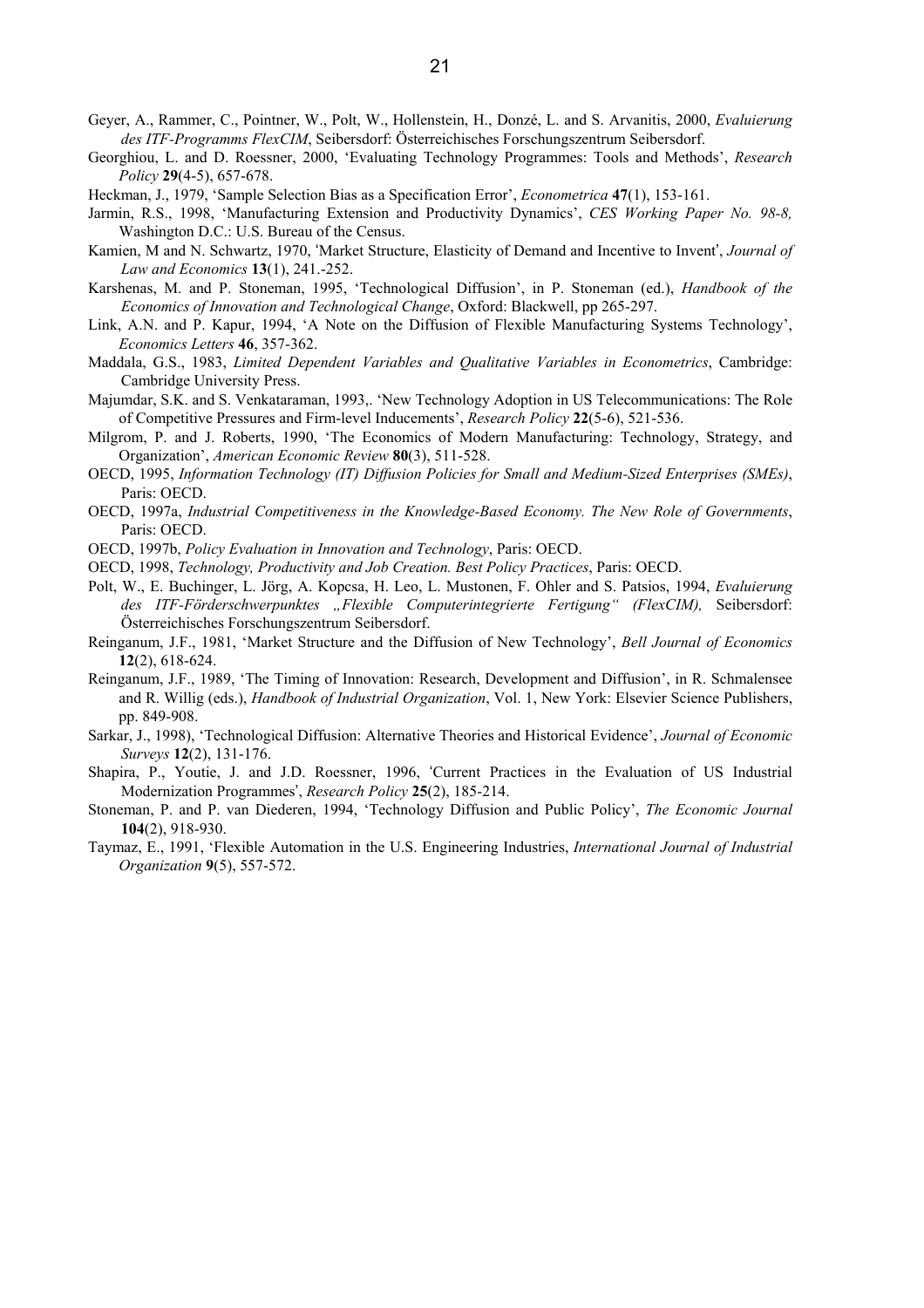| <b>Technology Element</b>                          | 1990 | 1993 | 1996 | 1999 |
|----------------------------------------------------|------|------|------|------|
| Design                                             |      |      |      |      |
| Computer-aided design and/or engineering (CAD/CAE) | 37.3 | 50.6 | 57.0 | 60.8 |
| Computer-aided design/manufacturing (CAD/CAM)      | 23.3 | 34.4 | 42.5 | 47.8 |
| Simulation, rapid prototyping                      | 2.6  | 5.0  | 7.7  | 11.4 |
| Planning                                           |      |      |      |      |
| Digital firm data recording                        | 32.2 | 40.1 | 48.7 | 64.2 |
| Computer-aided (manufacturing) planning (CAP)      | 32.9 | 40.8 | 50.7 | 62.9 |
| Fabrication                                        |      |      |      |      |
| Computer numerically controlled machines (CNC/DNC) | 40.6 | 48.9 | 52.8 | 55.0 |
| Materials working lasers                           | 5.7  | 8.8  | 10.7 | 13.1 |
| Pick-and-place robots                              | 14.2 | 19.9 | 23.2 | 26.7 |
| Complex robots                                     | 5.3  | 8.1  | 11.8 | 13.4 |
| Flexible manufacturing cells (FMC)                 | 6.1  | 10.1 | 13.8 | 20.0 |
| Flexible manufacturing systems (FMS)               | 4.2  | 8.6  | 13.1 | 18.8 |
| Handling                                           |      |      |      |      |
| Automated storage and retrieval systems (AS/RS)    | 17.8 | 25.0 | 32.2 | 41.5 |
| Transport systems (AGVS)                           | 6.4  | 10.8 | 13.2 | 16.5 |
| Quality control                                    |      |      |      |      |
| Quality control (CAQ) on material                  | 14.5 | 22.4 | 28.7 | 41.2 |
| Quality control (CAQ) on final products            | 14.2 | 21.9 | 30.0 | 42.8 |
| Communication                                      |      |      |      |      |
| Local area network (LAN) for technical data        | 16.2 | 25.9 | 36.2 | 47.1 |
| Local area network (LAN) for factory use           | 13.6 | 22.2 | 31.8 | 44.1 |
| Production planning systems (PPS)                  | 31.8 | 41.9 | 54.8 | 67.3 |
| Inter-company computer networks (ICCN)             | 2.6  | 6.6  | 15.8 | 37.3 |
|                                                    |      |      |      |      |

TABLE I Adoption of Advanced Manufacturing Technologies (AMT) (Percentage of manufacturing firms; 1999: planned adoption)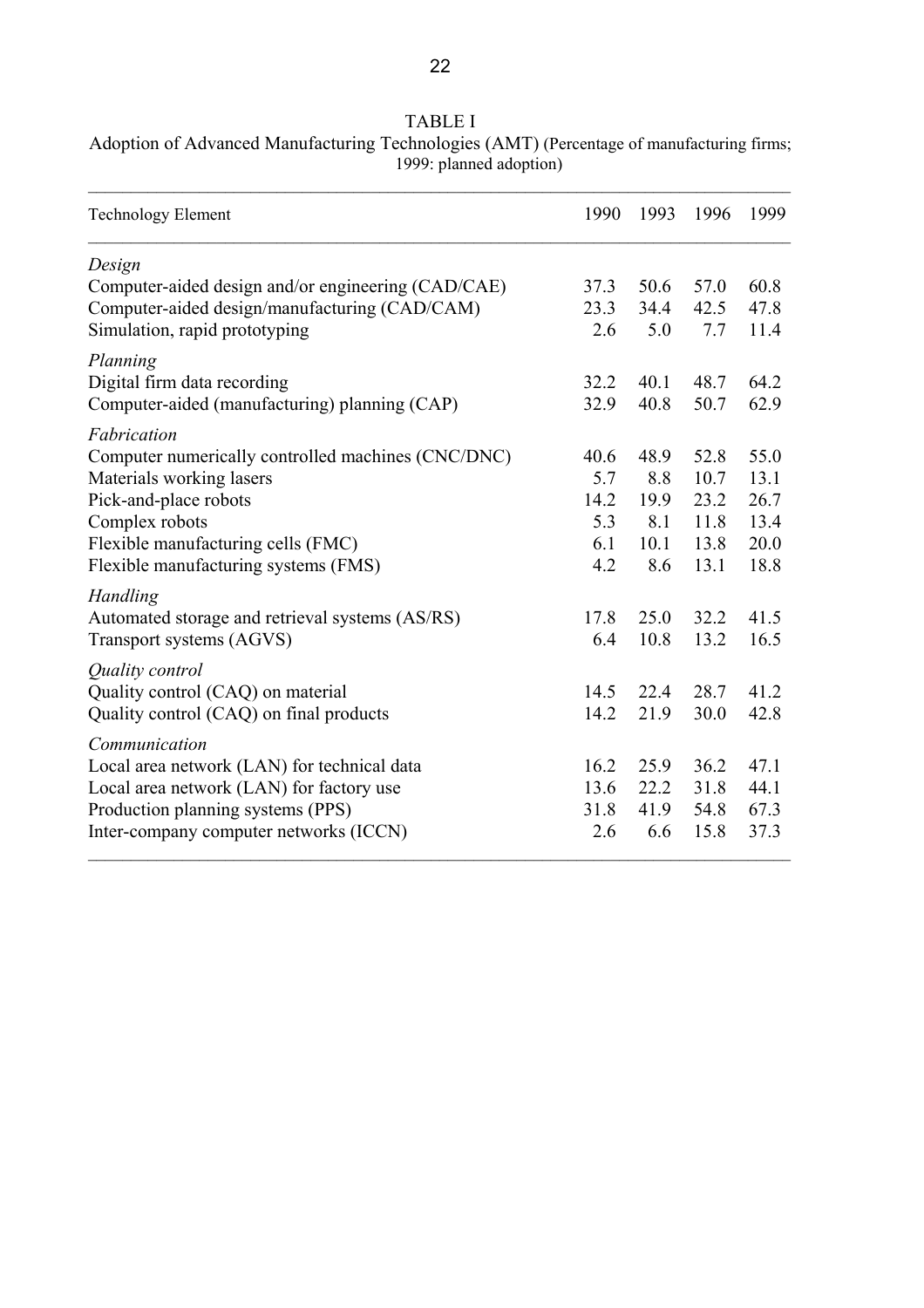|                                                                                                                | All<br>firms<br>N            | Government-<br>supported firms<br>T<br>N<br>$\frac{0}{0}$ |                                      | Type of government<br>support<br>R&D<br>C<br>$\frac{6}{6}$ of supported firms) |                                      |                                      |  |
|----------------------------------------------------------------------------------------------------------------|------------------------------|-----------------------------------------------------------|--------------------------------------|--------------------------------------------------------------------------------|--------------------------------------|--------------------------------------|--|
| Total manufacturing                                                                                            | 463                          | 96                                                        | 20.7                                 | 37.5                                                                           | 43.1                                 | 60.2                                 |  |
| Groups of Industries<br>Metalworking<br>Machinery/vehicles<br>Electr.machinery/electronics<br>Other industries | 99<br>101<br>95<br>168       | 23<br>28<br>25<br>20                                      | 23.2<br>27.7<br>26.3<br>11.9         | 43.5<br>25.8<br>32.1<br>54.6                                                   | 62.5<br>34.5<br>25.0<br>57.1         | 43.5<br>76.7<br>71.4<br>40.9         |  |
| <i>Firm size</i> (number of employees)<br>less than 50<br>50-99<br>100-199<br>200-499<br>500 and more          | 83<br>87<br>127<br>100<br>66 | 22<br>13<br>20<br>20<br>21                                | 26.5<br>14.9<br>15.8<br>20.0<br>31.8 | 18.5<br>50.0<br>55.0<br>55.0<br>24.0                                           | 53.9<br>61.5<br>57.9<br>31.6<br>20.0 | 63.0<br>66.7<br>45.0<br>31.6<br>88.0 |  |

TABLE II Government Promotion of AMT

 $\mathcal{L}_\mathcal{L} = \{ \mathcal{L}_\mathcal{L} = \{ \mathcal{L}_\mathcal{L} = \{ \mathcal{L}_\mathcal{L} = \{ \mathcal{L}_\mathcal{L} = \{ \mathcal{L}_\mathcal{L} = \{ \mathcal{L}_\mathcal{L} = \{ \mathcal{L}_\mathcal{L} = \{ \mathcal{L}_\mathcal{L} = \{ \mathcal{L}_\mathcal{L} = \{ \mathcal{L}_\mathcal{L} = \{ \mathcal{L}_\mathcal{L} = \{ \mathcal{L}_\mathcal{L} = \{ \mathcal{L}_\mathcal{L} = \{ \mathcal{L}_\mathcal{$ 

*Note:* T: training; C: consulting; R&D: R&D projects.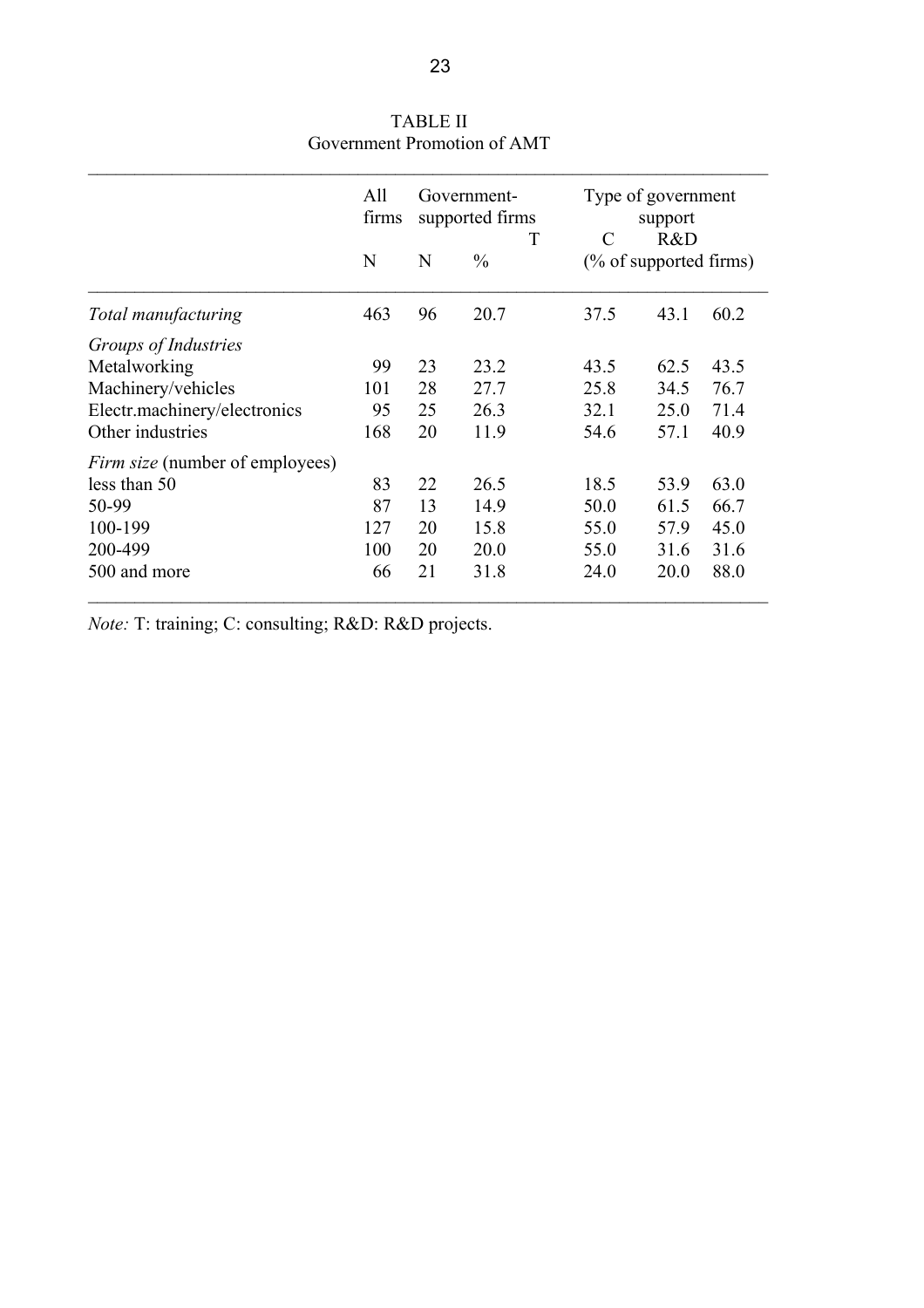| Variable                  | Description                                                                                                                                                                                                   | Sign                     |
|---------------------------|---------------------------------------------------------------------------------------------------------------------------------------------------------------------------------------------------------------|--------------------------|
| Dependent Variable        |                                                                                                                                                                                                               |                          |
| <b>DAMTINT</b>            | Change of the AMT intensity (i.e. number of AMT elements<br>used) in the period 1990-1996                                                                                                                     |                          |
| Independent Variables     |                                                                                                                                                                                                               |                          |
|                           | 1. Objectives of/motives for the adoption of AMT                                                                                                                                                              |                          |
|                           | (Scores of a principal component factor analysis of 26 objectives of AMT; six factors)                                                                                                                        |                          |
| <b>FINCOMP</b>            | Favourable financial conditions; competitive pressure                                                                                                                                                         | $\overline{\mathcal{L}}$ |
| COST                      | Cost reduction                                                                                                                                                                                                | $^{+}$                   |
| <b>FLEX</b>               | Higher flexibility                                                                                                                                                                                            |                          |
| DEV                       | Improving product development                                                                                                                                                                                 | $+$                      |
| QUAL                      | Better product quality                                                                                                                                                                                        | $+$                      |
| <b>BEST</b>               | Securing technological lead / "best practice"                                                                                                                                                                 | $+$                      |
|                           | 2. Impediments to the adoption of AMT                                                                                                                                                                         |                          |
|                           | (Scores of a principal component factor analysis of 26 barriers to AMT; six factors)                                                                                                                          |                          |
| <b>TECH</b>               | High technological costs / uncertainties                                                                                                                                                                      |                          |
| <b>KNOWPERS</b>           | Lack of knowledge / lack of adequately qualified personnel                                                                                                                                                    |                          |
| <b>RESIST</b>             | Resistance to new technology within the firm                                                                                                                                                                  |                          |
| <b>INVCOST</b>            | High investment costs                                                                                                                                                                                         |                          |
| UTILIZ                    | Uncertainty with respect to capacity utilization                                                                                                                                                              |                          |
| <b>COMPAT</b>             | Compatibility problems (e.g. with installed machinery, etc)                                                                                                                                                   |                          |
| 3. Market conditions      |                                                                                                                                                                                                               |                          |
| IPC                       | Intensity of price competition in the product market (five-point)<br>Likert scale)                                                                                                                            | $^{+}$                   |
| <b>INPC</b>               | Intensity of non-price competition in the product market<br>(five-point Likert scale)                                                                                                                         | $^{+}$                   |
| <b>CONC16-50</b>          | Three dummy variables for market concentration based on the                                                                                                                                                   | $\mathcal{L}$            |
| <b>CONC11-15</b>          | number of principal competitors in the world (product) market                                                                                                                                                 | $\boldsymbol{?}$         |
| CONC1-10                  | $(16 \text{ to } 50, 11 \text{ to } 15, 1 \text{ to } 10 \text{ competitors})$ ; firms with more than<br>50 competitors as reference group)                                                                   | $\gamma$                 |
| PDMARKET<br><b>PDUSER</b> | 4. Type of production technique/products<br>Product characteristics (dummy variables with 'standardized products' as reference group)<br>Product differentiation<br>Products according to user specifications |                          |
|                           | Process characteristics (dummy variables with 'single-piece production' as reference group)                                                                                                                   |                          |
| <b>SBATCH</b>             | Small-batch production                                                                                                                                                                                        | $^{+}$                   |
| LBATCH                    | Medium-batch / large-batch production                                                                                                                                                                         | $^{+}$                   |
| <b>CONTFLOW</b>           | Continous flow / mass production                                                                                                                                                                              | $^{+}$                   |
| 5. Absorptive capacity    |                                                                                                                                                                                                               |                          |
| <b>HUMCAP</b>             | Percentage share of highly qualified employees                                                                                                                                                                | $^+$                     |
| <b>COOP</b>               | Cooperation in R&D activities (dummy variable)                                                                                                                                                                | $^{+}$                   |
|                           |                                                                                                                                                                                                               |                          |

## TABLE III: Specification of the Adoption Model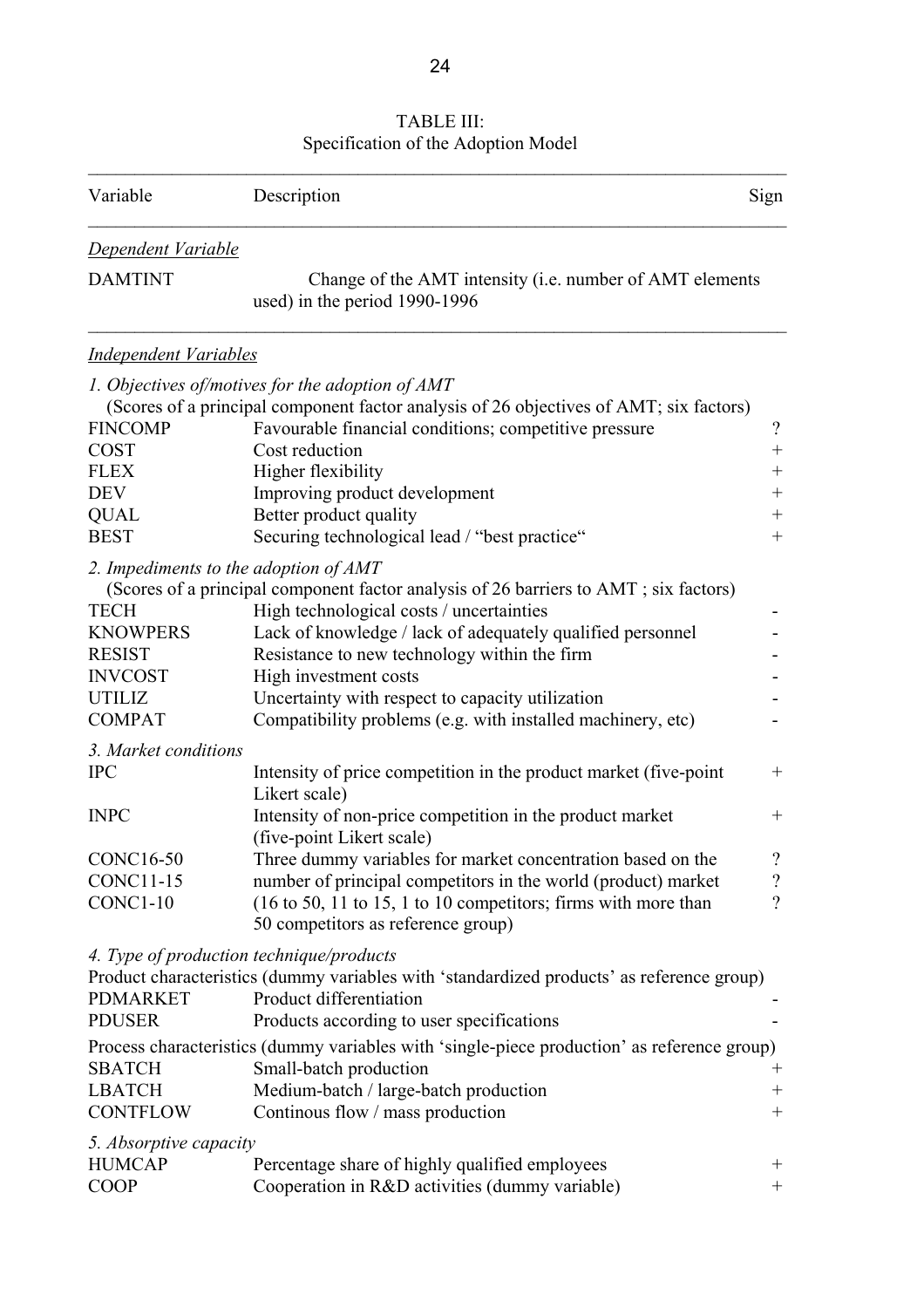| 6. Firm size<br>$L, L^2$           | Number of employees and its square                                                                                            | $+$ /? |
|------------------------------------|-------------------------------------------------------------------------------------------------------------------------------|--------|
| 7. Control variables<br>INT90<br>? | Intensity of AMT in 1990 (starting year of the programme)                                                                     |        |
| <b>Industry Dummies</b>            | Metalworking, machinery, electrical machinery/electronics,<br>chemicals/plastics (with "other industries" as reference group) |        |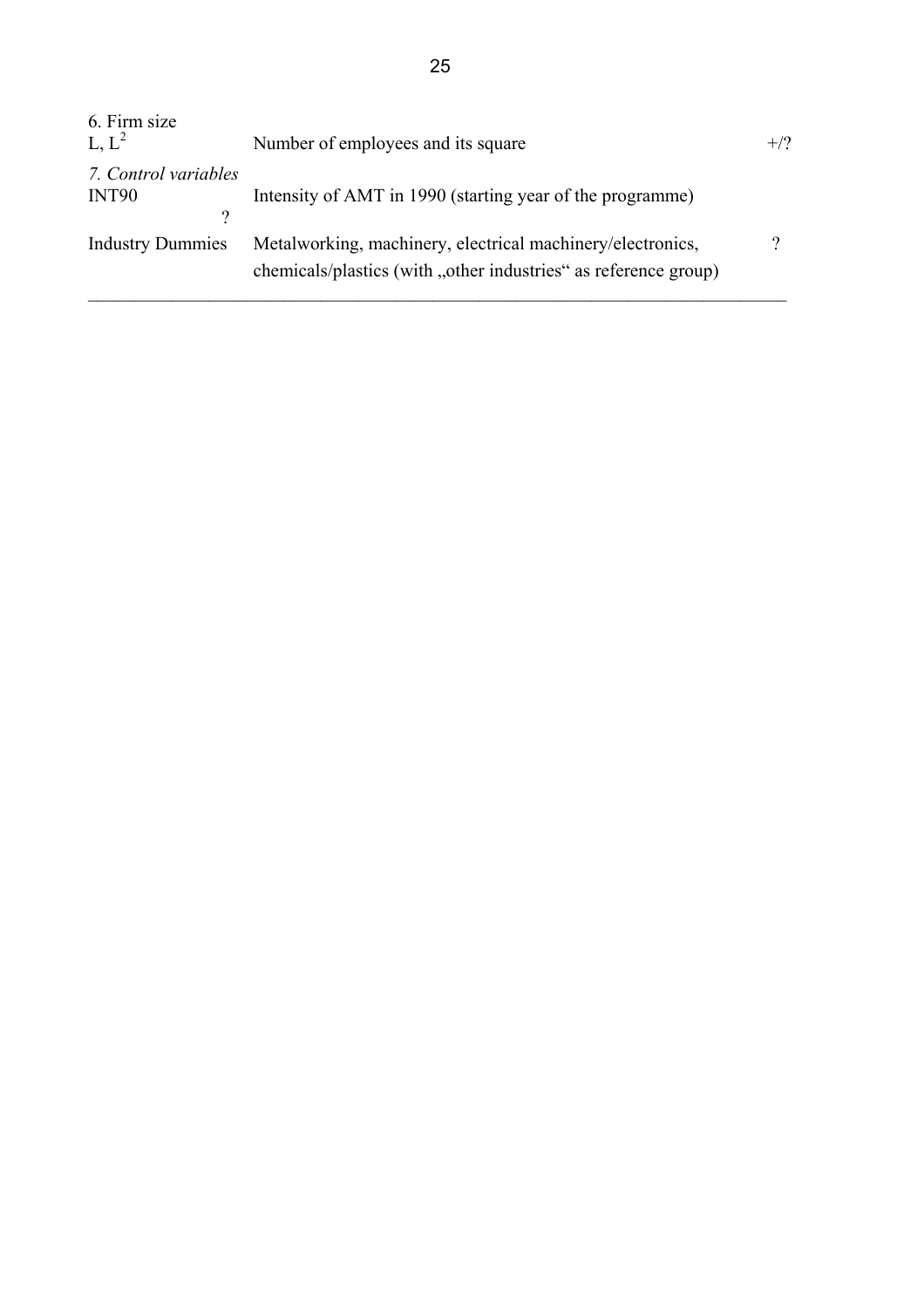| <b>Explanatory Variables</b>  |          |       |         |       |  |
|-------------------------------|----------|-------|---------|-------|--|
|                               |          | (1)   |         | (2)   |  |
| <i>Objectives</i>             |          |       |         |       |  |
| <b>FINCOMP</b>                | $-15**$  | (.06) | $-14**$ | (.06) |  |
| <b>COST</b>                   | $.11*$   | (.06) | $.12**$ | (.05) |  |
| <b>FLEX</b>                   | $.22**$  | (.06) | $.23**$ | (.06) |  |
| <b>DEV</b>                    | .06      | (.06) |         |       |  |
| <b>QUAL</b>                   | $.09*$   | (.06) | $.09*$  | (.05) |  |
| <b>BEST</b>                   | $.20**$  | (.06) | $.18**$ | (.06) |  |
| <i>Impediments</i>            |          |       |         |       |  |
| <b>TECH</b>                   | .03      | (.06) |         |       |  |
| <b>KNOWPERS</b>               | .04      | (.06) |         |       |  |
| <b>RESIST</b>                 | .00.     | (.06) |         |       |  |
| <b>INVCOST</b>                | $-.11*$  | (.06) | $-13**$ | (.06) |  |
| <b>UTILIZ</b>                 | .05      | (.06) |         |       |  |
| <b>COMPAT</b>                 | $-.05$   | (.05) |         |       |  |
| Market conditions             |          |       |         |       |  |
| <b>IPC</b>                    | .09      | (.06) |         |       |  |
| <b>INPC</b>                   | $-.06$   | (.06) |         |       |  |
| <b>CONC16-50</b>              | .10      | (.17) |         |       |  |
| <b>CONC11-15</b>              | .00      | (.15) |         |       |  |
| <b>CONC01-10</b>              | .11      | (.14) |         |       |  |
| Type of production            |          |       |         |       |  |
| <b>PDMARKET</b>               | .07      | (.12) |         |       |  |
| <b>PDUSER</b>                 | $-.02$   | (.14) |         |       |  |
| <b>SBATCH</b>                 | .05      | (.12) |         |       |  |
| <b>LBATCH</b>                 | $.32**$  | (.12) | $.33**$ | (.11) |  |
| <b>CONTFLOW</b>               | $-.04$   | (.15) |         |       |  |
| Absorptive capacity           |          |       |         |       |  |
| <b>HUMCAP</b>                 | .00.     | (.01) |         |       |  |
| <b>COOP</b>                   | $.27**$  | (.12) | $.26*$  | (.12) |  |
| Firm size                     |          |       |         |       |  |
| L                             | $.34**$  | (.15) | $.32**$ | (.14) |  |
| $L^2$                         | $-0.02*$ | (.01) | $-02$   | (.14) |  |
| Control variables             |          |       |         |       |  |
| INT90                         | $-15**$  | (.02) | $-15**$ | (.02) |  |
| Metalworking                  | .04      | (.16) | .05     | (.16) |  |
| Machinery/vehicles            | .00.     | (.18) | .10     | (.16) |  |
| Electr. machinery/electronics | .24      | (.19) | $.36**$ | (.17) |  |
| Chemicals/plastics            | $.42*$   | (.23) | $.48**$ | (.22) |  |
| N                             | 463      |       | 463     |       |  |
| McFadden R2                   | .114     |       | .106    |       |  |
| LR statistic $(\chi^2)$       | 113      |       | 104     |       |  |

TABLE IV Ordered Probit Estimation of the Adoption Model; Total Sample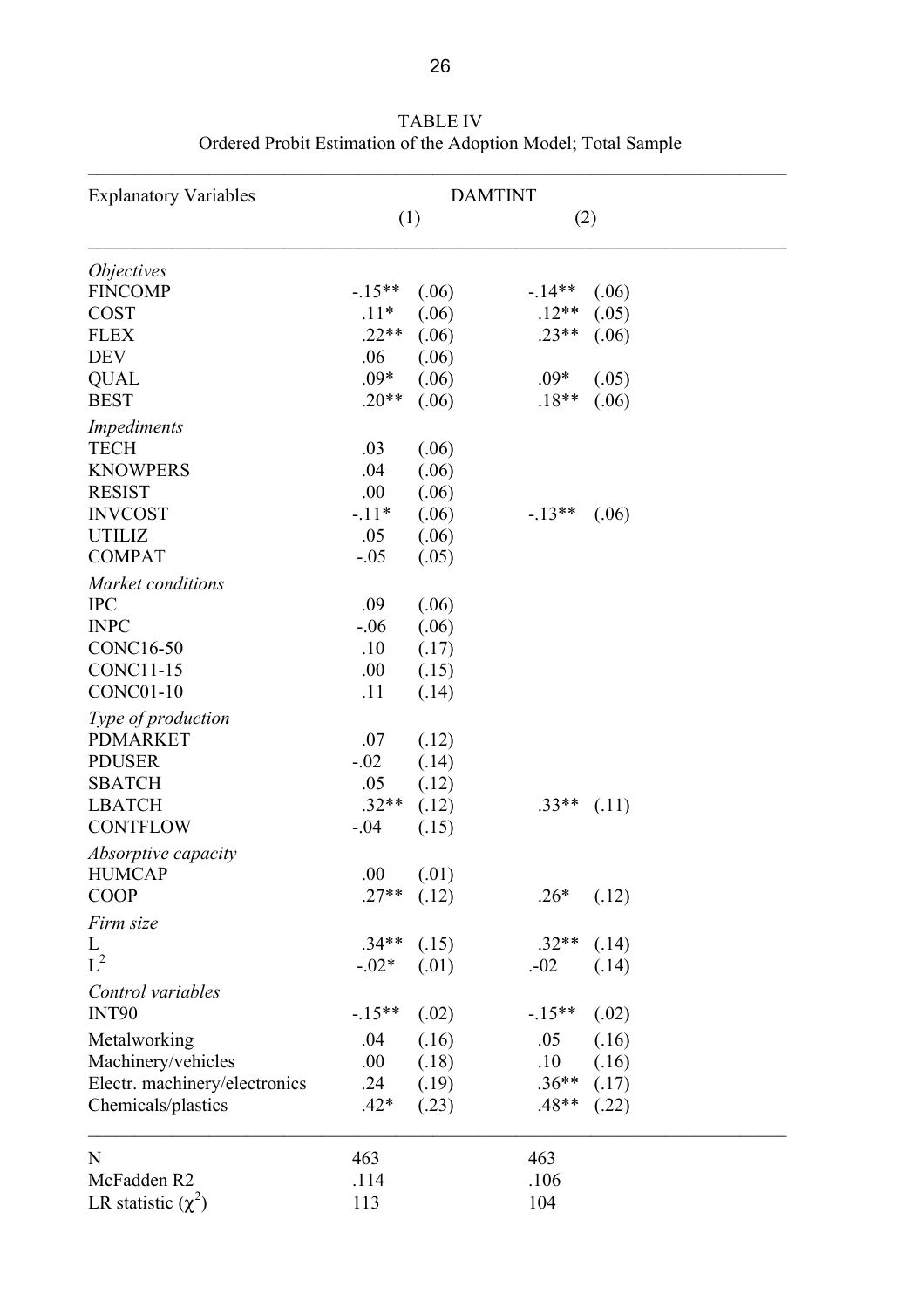| $%$ concordance             | 72.1 | 713 |  |
|-----------------------------|------|-----|--|
| Equal slope test $(\chi^2)$ |      | 1 Q |  |

*Note*: Equation (1) contains all model variables as specified in section 5 (see table III); equation (2) contains only the variables with statistically significant coefficients at the 10%-level (restricted model). Standard errors are included in brackets (\*\*, \* indicate stati-stical significance at the 5%-level and 10%-level resp.). Intercepts have been throughout omitted.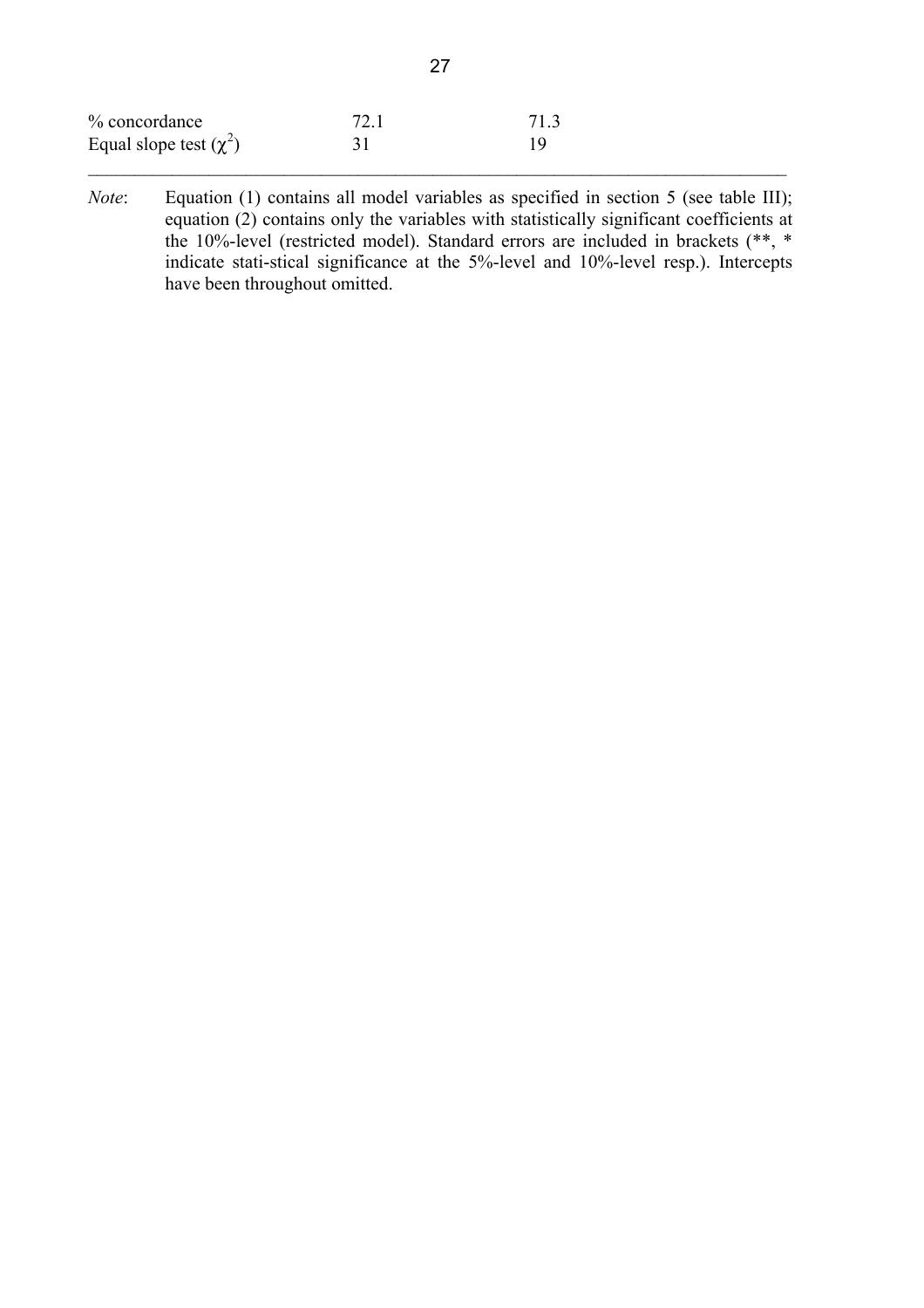| <b>Explanatory Variables</b>     | CIMTHM (stimulus) |  |  |  |  |  |
|----------------------------------|-------------------|--|--|--|--|--|
| Firm size                        |                   |  |  |  |  |  |
| L                                | $-.15$<br>(.20)   |  |  |  |  |  |
| $L^2$                            | .03<br>(.02)      |  |  |  |  |  |
| Groups of industries             |                   |  |  |  |  |  |
| Metalworking                     | $.49**$ (.23)     |  |  |  |  |  |
| Machinery/vehicles               | .25<br>(.23)      |  |  |  |  |  |
| Electrical machinery/Electronics | .16<br>(.24)      |  |  |  |  |  |
| Chemicals/plastics               | $-.32$<br>(.40)   |  |  |  |  |  |
| Ownership status                 |                   |  |  |  |  |  |
| Affiliate company                | $-.09$<br>(.17)   |  |  |  |  |  |
| Firm in foreign ownership        | $.37*$<br>(.22)   |  |  |  |  |  |
| Financing difficulties           | $.26*$<br>(.15)   |  |  |  |  |  |
| Previous experience with         | $.29*$<br>(.17)   |  |  |  |  |  |
| Government support               |                   |  |  |  |  |  |
| N                                | 463               |  |  |  |  |  |
| McFadden R2                      | .060              |  |  |  |  |  |
| LR statistic                     | 21                |  |  |  |  |  |
| % concordance                    | 66.9              |  |  |  |  |  |

TABLE V Probit Estimation of the Policy Equation; Total Sample

*Note:* \*\*, \* indicate statistical significance at the 5%-level and 10%-level resp.; intercepts have been throughout omitted.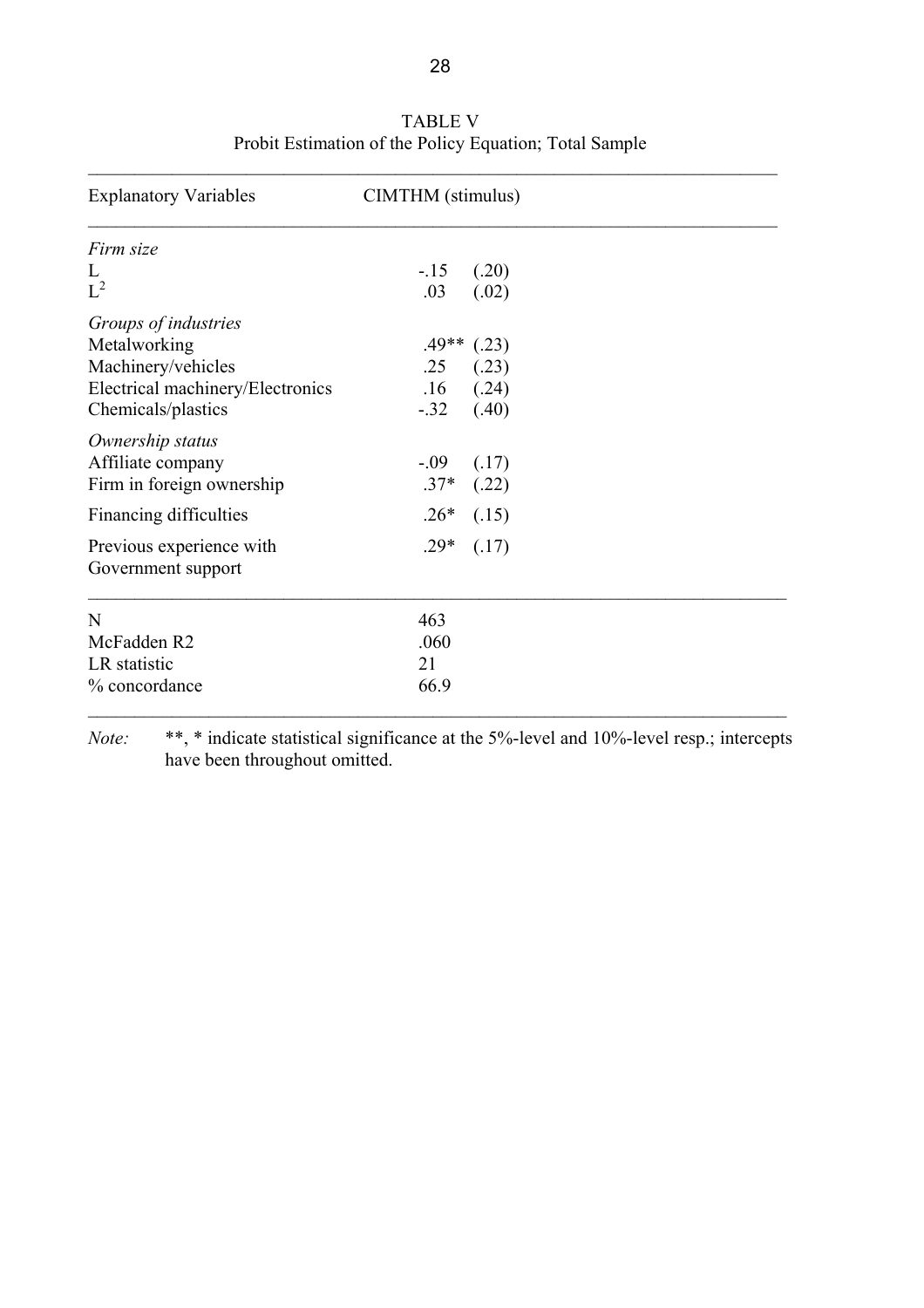| <b>Explanatory Variables</b>              | <b>DAMTINT</b><br><b>CIMTHM</b><br><b>Total Sample</b> |       |         |  | <b>DAMTINT</b><br><b>CIMTHM</b><br>Reduced Sample <sup>1</sup> |         |         |  |
|-------------------------------------------|--------------------------------------------------------|-------|---------|--|----------------------------------------------------------------|---------|---------|--|
|                                           | (1)                                                    |       | (2)     |  | (3)                                                            |         | (4)     |  |
| <b>FINCOMP</b>                            | $-14**$                                                |       |         |  | $-14*$                                                         |         |         |  |
|                                           | (.07)                                                  |       |         |  | (.08)                                                          |         |         |  |
| <b>COST</b>                               | $.11**$                                                |       |         |  | .11                                                            |         |         |  |
|                                           | (.05)                                                  |       |         |  | $(-07)$                                                        |         |         |  |
| <b>FLEX</b>                               | $.23**$                                                |       |         |  | $.27**$                                                        |         |         |  |
|                                           | (.06)                                                  |       |         |  | (.07)                                                          |         |         |  |
| <b>QUAL</b>                               | $.10**$                                                |       |         |  | $.13**$                                                        |         |         |  |
|                                           | (.05)                                                  |       |         |  | (.06)                                                          |         |         |  |
| <b>BEST</b>                               | $.19**$                                                |       |         |  | $.20**$                                                        |         |         |  |
|                                           | (.06)                                                  |       |         |  | (.07)                                                          |         |         |  |
| <b>INVCOST</b>                            | $-12**$                                                |       |         |  | $-.06$                                                         |         |         |  |
|                                           | (.06)                                                  |       |         |  | (.07)                                                          |         |         |  |
| <b>LBATCH</b>                             | $.33**$                                                |       |         |  | $.26**$                                                        |         |         |  |
|                                           | (.11)                                                  |       |         |  | (.13)                                                          |         |         |  |
| <b>COOP</b>                               | $.25**$                                                |       |         |  | .22                                                            |         |         |  |
|                                           | (.12)                                                  |       |         |  | (.14)                                                          |         |         |  |
| L                                         | $.33**$                                                |       | $-.03$  |  | $1.53**$                                                       |         | $-1.68$ |  |
|                                           | (.16)                                                  |       | (.27)   |  | (.63)                                                          |         | (1.30)  |  |
| $L^2$                                     | $-.02$                                                 |       | .01     |  | $-42$                                                          |         | .08     |  |
|                                           | (.02)                                                  |       | (.04)   |  | (.54)                                                          |         | (.17)   |  |
| INT90                                     | $-15**$                                                |       |         |  | $-.20**$                                                       |         |         |  |
|                                           | (.02)                                                  |       |         |  | (.03)                                                          |         |         |  |
| Firm in foreign                           |                                                        |       | $.46**$ |  |                                                                |         | .28     |  |
| ownership                                 |                                                        |       | (.23)   |  |                                                                |         | (.34)   |  |
| Financing problems                        |                                                        |       | .13     |  |                                                                |         | .17     |  |
|                                           |                                                        |       | (.16)   |  |                                                                |         | (.20)   |  |
| Previous experience with                  |                                                        |       | $.41**$ |  |                                                                |         | $.51**$ |  |
| governmenr support                        |                                                        |       | (.17)   |  |                                                                |         | (.22)   |  |
| <b>CIMTHM</b>                             | .08                                                    |       |         |  | $.28*$                                                         |         |         |  |
| (policy variable)                         | (.12)                                                  |       |         |  | (.16)                                                          |         |         |  |
| <b>DAMTINT</b>                            |                                                        |       |         |  | .07                                                            |         | $-.09$  |  |
| (adoption variable)                       |                                                        |       | (.13)   |  |                                                                |         | (.15)   |  |
| N                                         |                                                        | 463   |         |  |                                                                | 330     |         |  |
| $Q_T(\Theta: \mathbf{x}^2 = 21.1; df=14)$ |                                                        | 24.5  |         |  |                                                                | 15.8    |         |  |
| $\rho$                                    |                                                        | .10   |         |  |                                                                | $.21**$ |         |  |
|                                           |                                                        | (.09) |         |  |                                                                | (.12)   |         |  |
| $\mathbf R$                               | .250                                                   |       | .087    |  | .239                                                           |         | .087    |  |
|                                           |                                                        |       |         |  |                                                                |         |         |  |

TABLE VI Simultaneous Probit Estimation of the Adoption and the Policy Equation

 $\mathcal{L}_\mathcal{L} = \{ \mathcal{L}_\mathcal{L} = \{ \mathcal{L}_\mathcal{L} = \{ \mathcal{L}_\mathcal{L} = \{ \mathcal{L}_\mathcal{L} = \{ \mathcal{L}_\mathcal{L} = \{ \mathcal{L}_\mathcal{L} = \{ \mathcal{L}_\mathcal{L} = \{ \mathcal{L}_\mathcal{L} = \{ \mathcal{L}_\mathcal{L} = \{ \mathcal{L}_\mathcal{L} = \{ \mathcal{L}_\mathcal{L} = \{ \mathcal{L}_\mathcal{L} = \{ \mathcal{L}_\mathcal{L} = \{ \mathcal{L}_\mathcal{$ 

*Note*: <sup>1</sup> Reduced sample: firms which at the start of the promotion programme in 1990 did not yet apply AMT. Standard errors are included in brackets (\*\*, \* indicate statistical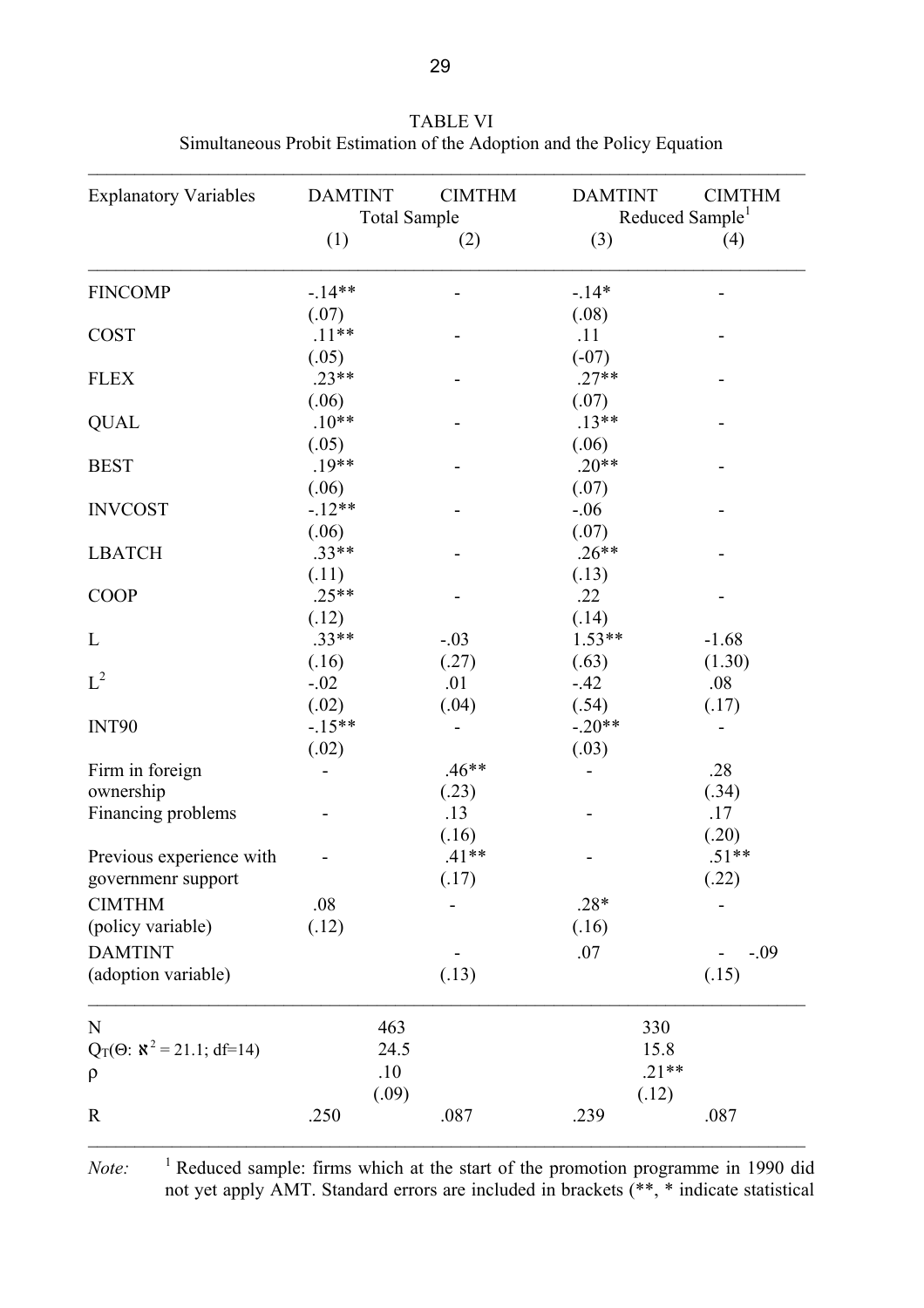significance at the 5%-level and 10%-level resp.). Intercepts and industry dummies have been throughout omitted.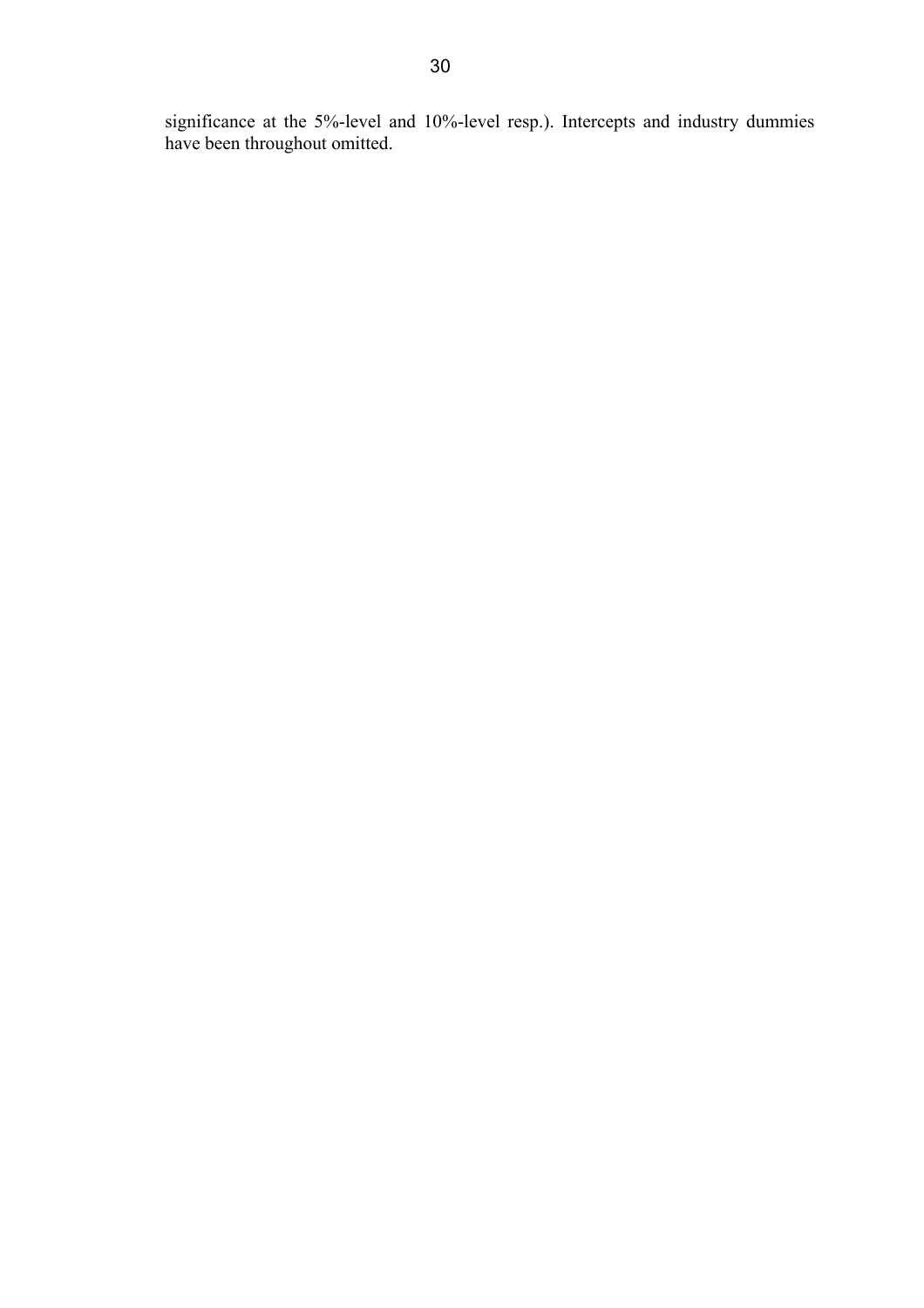# **Appendix I**

 TABLE A1 Description of the Data Set

|                          | N   | $\frac{0}{0}$ |  |
|--------------------------|-----|---------------|--|
| Total manufacturing      | 463 | 100           |  |
| Industry                 |     |               |  |
| Food, beverage           | 19  | 4.1           |  |
| <b>Textiles</b>          | 14  | 3.0           |  |
| Clothing, leather        | 5   | 1.1           |  |
| Wood                     | 10  | 2.2           |  |
| Paper                    | 15  | 3.2           |  |
| Printing                 | 13  | 2.8           |  |
| Chemicals                | 14  | 3.0           |  |
| Pubber, plastics         | 24  | 5.2           |  |
| Glass, stone, clay       | 16  | 3.5           |  |
| Metals                   | 99  | 21.4          |  |
| Machinery                | 84  | 18.1          |  |
| Electrical machinery     | 27  | 5.8           |  |
| Electronics, instruments | 83  | 17.9          |  |
| Vehicles                 | 17  | 3.7           |  |
| Other manufacturing      | 23  | 5.0           |  |
| Firm size                |     |               |  |
| (number of employees)    |     |               |  |
| 5-49                     | 83  | 17.9          |  |
| 50-99                    | 87  | 18.8          |  |
| 100-199                  | 127 | 27.4          |  |
| 200-499                  | 100 | 21.6          |  |
| 500 and more             | 66  | 14.3          |  |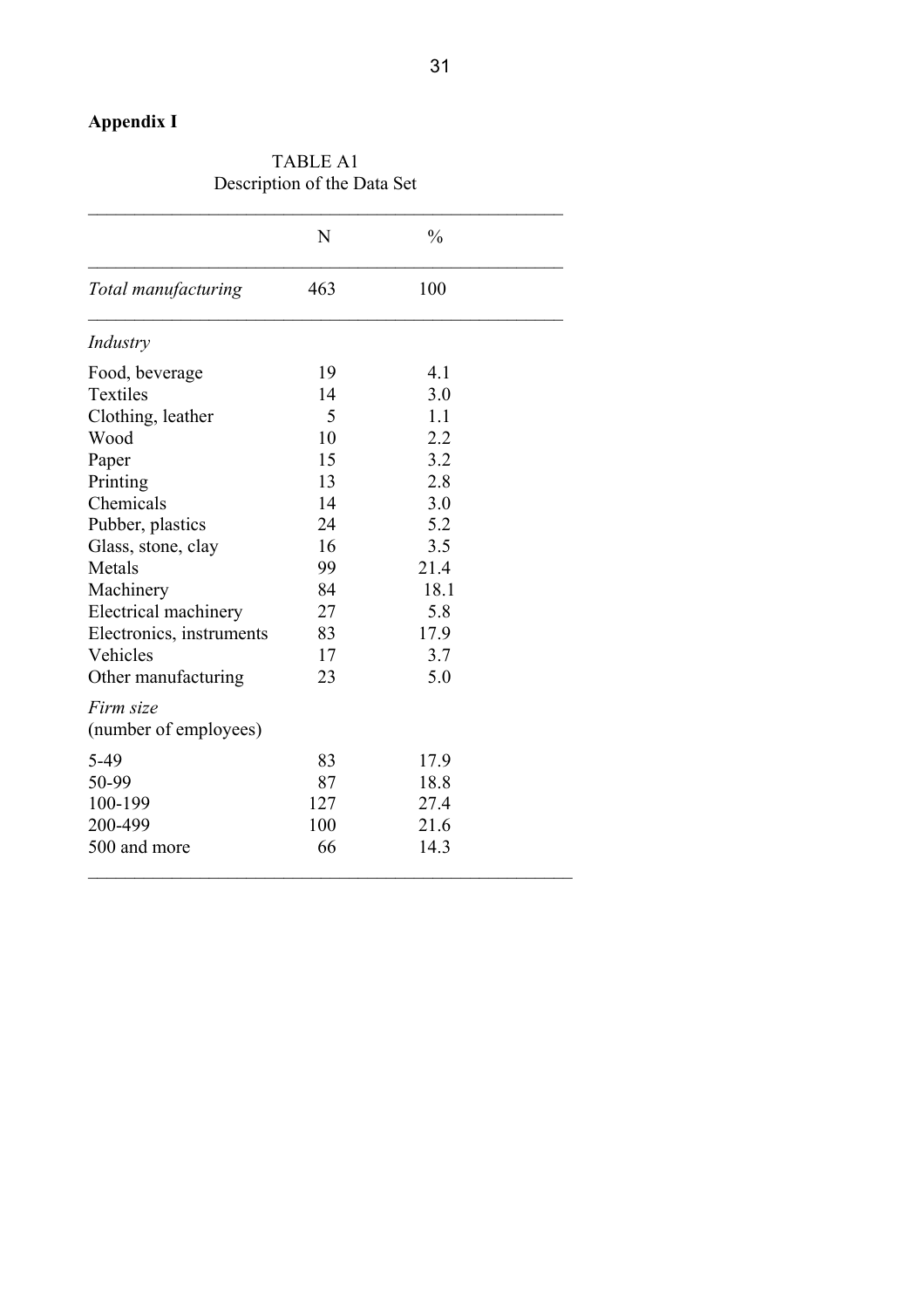| Objectives / motives                             | Factor loadings (at least 0.40) |      |      |      |      |      |
|--------------------------------------------------|---------------------------------|------|------|------|------|------|
|                                                  | (1)                             | (2)  | (3)  | (4)  | (5)  | (6)  |
| Availability of financial funds                  | 0.80                            |      |      |      |      |      |
| Existing equipment already depreciated           | 0.67                            |      |      |      |      |      |
| Favourable macroeconomic prospects               | 0.67                            |      |      |      |      |      |
| Competitors introduce AMT                        | 0.57                            |      |      |      |      |      |
| Declining market share                           | 0.53                            |      |      |      |      |      |
| Reduction of production time                     | 0.66                            |      |      |      |      |      |
| Need of reducing costs in general                |                                 | 0.62 |      |      |      |      |
| Labour saving                                    |                                 | 0.58 |      |      |      |      |
| Higher utilization of equipment                  |                                 | 0.55 |      |      |      |      |
| Securing delivery in time                        |                                 | 0.45 |      |      |      |      |
| Need to improve the organization of production   |                                 | 0.40 |      |      |      |      |
| Higher quality of product development            |                                 |      | 0.73 |      |      |      |
| Reduction of time needed to develop new products |                                 |      | 0.69 |      |      |      |
| Introduction of "intelligent products"           |                                 |      | 0.49 |      | 0.49 |      |
| Improving information for cost calculations      |                                 |      | 0.48 |      |      |      |
| Reduction in space requirements                  |                                 |      | 0.43 |      |      |      |
| Fundamentally new production concept             |                                 |      |      | 0.72 |      |      |
| Higher flexibility of work organisation          |                                 |      |      | 0.69 |      |      |
| Higher flexibility within the firm in general    |                                 |      |      | 0.43 | 0.41 |      |
| Reduction of inventories                         |                                 |      |      | 0.42 |      |      |
| Higher product variety                           |                                 |      |      |      | 0.79 |      |
| Higher product quality                           |                                 |      |      | 0.43 | 0.54 |      |
| Higher flexibility at the market                 |                                 |      |      |      | 0.53 |      |
| Adjusting to "best practice"                     |                                 |      |      |      |      | 0.78 |
| Becoming familiar with a new technology          |                                 |      |      |      |      | 0.62 |
| Securing technological lead                      |                                 |      |      |      |      | 0.41 |
| <b>Statistics</b>                                |                                 |      |      |      |      |      |
| Number of observations                           |                                 |      |      |      |      | 501  |
| Kaiser's measure of sampling adequacy (MSA)      |                                 |      |      |      |      | .860 |
| Variance accounted for by the six components     |                                 |      |      |      |      | .546 |
| Root mean square off-diagonal residuals (RMSE)   |                                 |      |      |      |      | .060 |
| Variance accounted for by each factor            | 6.70                            | 2.02 | 1.67 | 1.40 | 1.29 | 1.12 |
| Final communality estimate                       |                                 |      |      |      |      | 14.2 |
|                                                  |                                 |      |      |      |      |      |

TABLE A2 Factor Analysis With the Objectives of / Motives for the Adoption of AMT

*Characterization of the six factors based on the factor pattern*

(1) Favourable financial conditions; high competitive pressure (FINCOMP)

 $\mathcal{L}_\mathcal{L} = \{ \mathcal{L}_\mathcal{L} = \{ \mathcal{L}_\mathcal{L} = \{ \mathcal{L}_\mathcal{L} = \{ \mathcal{L}_\mathcal{L} = \{ \mathcal{L}_\mathcal{L} = \{ \mathcal{L}_\mathcal{L} = \{ \mathcal{L}_\mathcal{L} = \{ \mathcal{L}_\mathcal{L} = \{ \mathcal{L}_\mathcal{L} = \{ \mathcal{L}_\mathcal{L} = \{ \mathcal{L}_\mathcal{L} = \{ \mathcal{L}_\mathcal{L} = \{ \mathcal{L}_\mathcal{L} = \{ \mathcal{L}_\mathcal{$ 

(2) Cost reduction (COST)

(3) Improving product development (DEV)

(4) Higher flexibility (FLEX)

(5) Higher product quality (QUAL)

 $(6)$  Securing technical lead  $/$  "best practice"(BEST)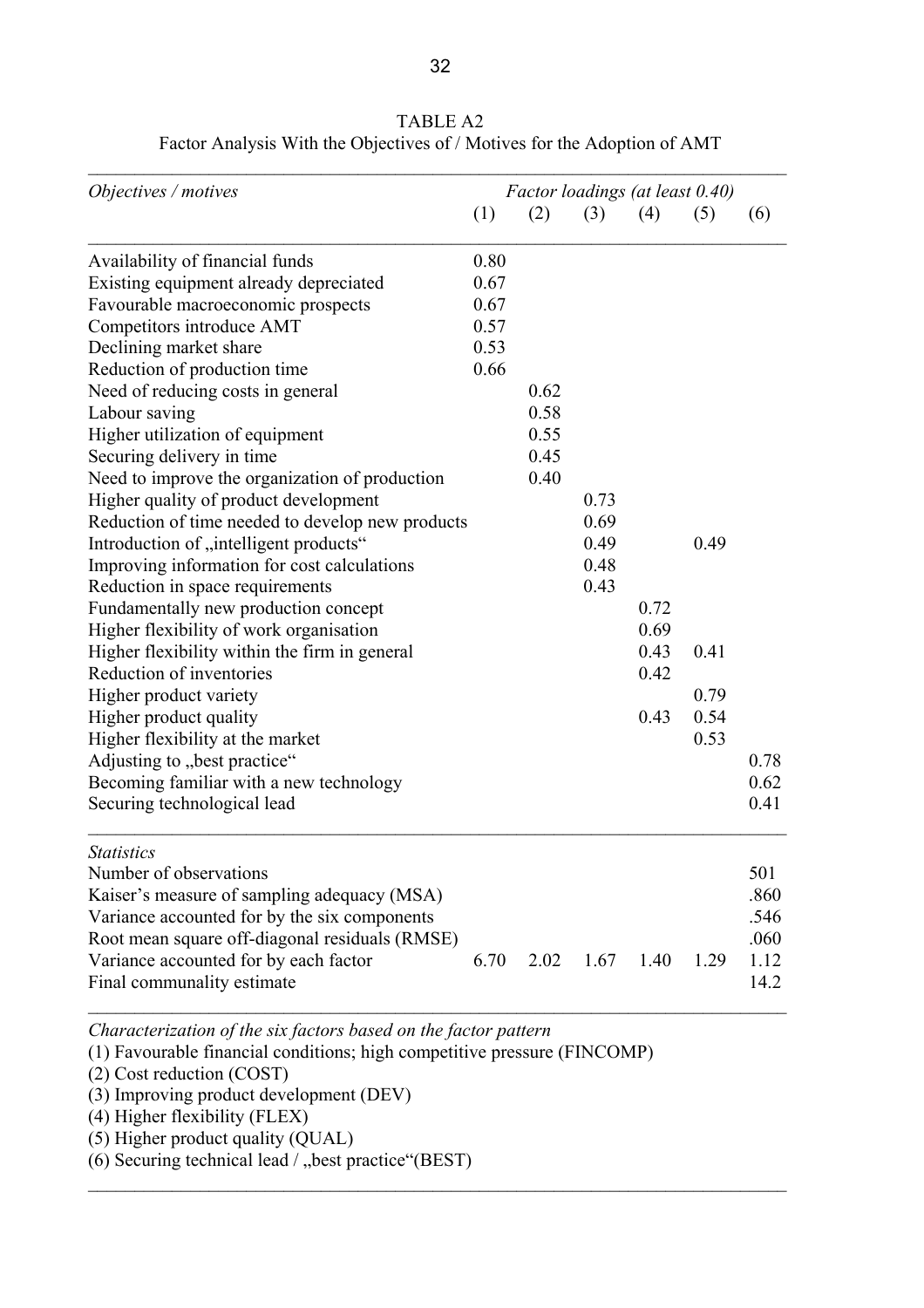| Impediments                                        | Factor loadings (at least 0.40) |      |      |      |      |      |
|----------------------------------------------------|---------------------------------|------|------|------|------|------|
|                                                    | (1)                             | (2)  | (3)  | (4)  | (5)  | (6)  |
| Lack of engineers / technicians                    | 0.72                            |      |      |      |      |      |
| Lack of IT specialists                             | 0.67                            |      |      | 0.41 |      |      |
| Lack of other qualified personnel                  | 0.66                            |      |      | 0.42 |      |      |
| Intra-muros training too expensive                 | 0.64                            |      |      |      |      |      |
| Lack of relevant know-how in general               | 0.61                            |      |      |      |      |      |
| Insufficient support by suppliers of AMT           | 0.58                            |      | 0.41 |      |      |      |
| Investment volume too large                        |                                 | 0.82 |      |      |      |      |
| Pay-back period too long                           |                                 | 0.74 |      |      |      |      |
| Liquidity constraints                              |                                 | 0.63 |      |      |      |      |
| Technology / software too expensive                |                                 |      | 0.61 |      |      |      |
| Trend price of technology falling                  |                                 | 0.42 | 0.41 |      |      |      |
| Technology not yet developed far enough            |                                 |      | 0.71 |      |      |      |
| Performance of AMT uncertain                       |                                 |      | 0.65 |      |      |      |
| Software development too expensive                 |                                 |      | 0.61 |      |      |      |
| Information costs / problems                       |                                 |      | 0.56 |      |      |      |
| Difficulties with software or interfaces           |                                 |      | 0.49 |      |      |      |
| Resistance to new technology within the firm       |                                 |      |      | 0.75 |      |      |
| Organizational problems                            |                                 |      |      | 0.67 |      |      |
| Insufficient attention of the management           |                                 |      |      | 0.67 |      |      |
| Concept for the adoption of AMT not well-defined   |                                 |      |      |      |      |      |
| Installed equipment (rather) new                   |                                 |      |      |      | 0.74 |      |
| Utilization of new production capacity uncertain   |                                 |      |      |      | 0.68 |      |
| Extra-muros training too expensive                 | 0.42                            |      |      |      | 0.45 |      |
| Insufficient compatibility with existing machinery |                                 |      |      |      |      | 0.84 |
| Insufficient compatibility with product portfolio  |                                 |      |      |      |      | 0.76 |
| Insufficient compatibility with organization       |                                 |      |      |      |      | 0.65 |
| <i>Statistics</i>                                  |                                 |      |      |      |      |      |
| Number of observations                             |                                 |      |      |      |      | 495  |
| Kaiser's measure of sampling adequacy (MSA)        |                                 |      |      |      |      | .899 |
| Variance accounted for by the six components       |                                 |      |      |      |      | .596 |
| Root mean square off-diagonal residuals (RMSE)     |                                 |      |      |      |      | .053 |
| Variance accounted for by each factor              | 8.26                            | 2.18 | 1.73 | 1.47 | 1.04 | 1.00 |
| Final communality estimate                         |                                 |      |      |      |      | 15.7 |
|                                                    |                                 |      |      |      |      |      |

TABLE A3 Factor Analysis With the Impediments to the Adoption of AMT

*Characterization of the six factors based on the factor pattern*

(1) Lack of knowledge / lack of qualified manpower (KNOWPERS)

 $\mathcal{L}_\mathcal{L} = \mathcal{L}_\mathcal{L} = \mathcal{L}_\mathcal{L} = \mathcal{L}_\mathcal{L} = \mathcal{L}_\mathcal{L} = \mathcal{L}_\mathcal{L} = \mathcal{L}_\mathcal{L} = \mathcal{L}_\mathcal{L} = \mathcal{L}_\mathcal{L} = \mathcal{L}_\mathcal{L} = \mathcal{L}_\mathcal{L} = \mathcal{L}_\mathcal{L} = \mathcal{L}_\mathcal{L} = \mathcal{L}_\mathcal{L} = \mathcal{L}_\mathcal{L} = \mathcal{L}_\mathcal{L} = \mathcal{L}_\mathcal{L}$ 

(2) High investment costs (INVCOST)

(3) High technological costs and uncertainties (TECH)

(4) Intra-firm resistance to new technology (RESIST)

 $(5)$  Capacity utilization uncertain (UTILIZ)

(6) Compatibility problems (COMPAT)